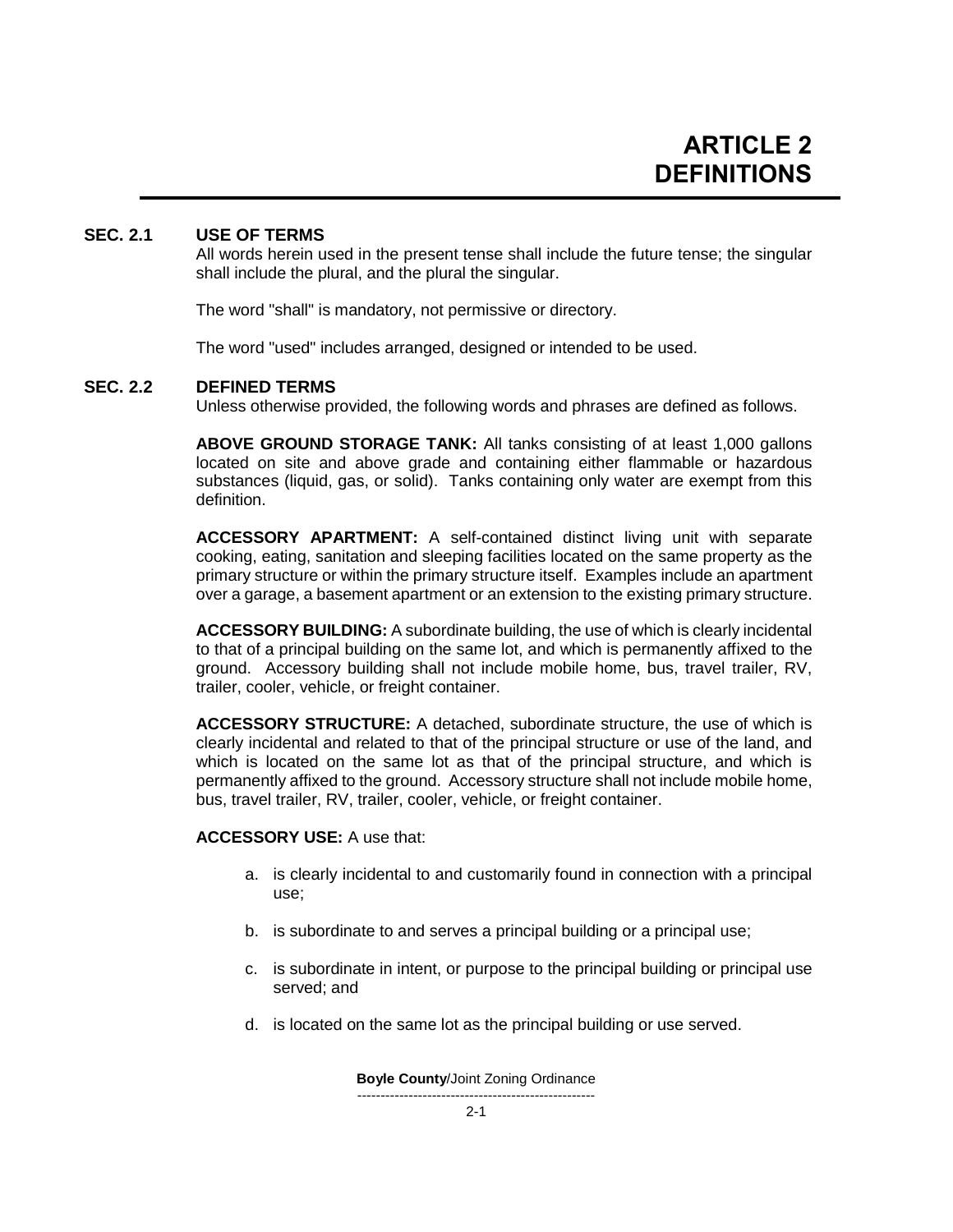**Article 2**

**----------------------------------------------- Definitions** 

**ACRE**: 43,560 square feet of land area.

**ACRE, GROSS:** For the purposes of this Ordinance, a gross acre shall mean 43,560 square feet of land.

**ADA**: Americans with Disabilities Act.

**ADDITION:** As a construction term, an extension or increase in floor area or height of a building or structure.

**ADMINISTRATIVE APPEAL:** A case where an applicant alleges that there is an error in any order, requirement, decision, grant, or refusal made by an administrative official in the enforcement of the zoning regulation.

**ADMINISTRATIVE OFFICIAL:** Any department, employee, or advisory, elected or appointed body which is authorized to administer any provision of the zoning regulation, subdivision regulations, and if delegated, any provision of any housing or building regulation or any other land use control regulation (KRS 100.111).

**ADULT ENTERTAINMENT:** Sexually explicit entertainment establishment or activity, which may include sexually explicit amusement arcade, sexually explicit book store, sexually explicit entertainment provider, sexually explicit escort or escort service, sexually explicit motion picture or stage show theater, sexually explicit video cassette center, cabaret, or massage parlor.

**AGRICULTURAL USE:** Shall mean the use of:

- a. A tract of at least five contiguous acres for the production of agricultural or horticultural crops, including but not limited to livestock, livestock products, poultry, poultry products, grain, hay, pastures, soybeans, tobacco, timber, orchard fruits, vegetables, flowers or ornamental plants, including provision for dwellings for persons and their families who are engaged in the above agriculture use on the tract, but not including residential building development for sale or lease to the public. For purposes of this subsection, "livestock" means cattle, sheep, swine, goats, horses, alpacas, llamas, buffaloes, and any other animals of the bovine, ovine, porcine, caprine, equine, or camelid species;
- b. Regardless of the size of the tract of land used, small farm wineries licensed under KRS 243.155.
- c. A tract of at least five (5) contiguous acres used for the following activities involving horses: Riding lessons; Rides; Training; Projects for educational purposes; Boarding and related care; or Shows, competitions, sporting events, and similar activities that are associated with youth and amateur programs, none of which are regulated by KRS Chapter 230, involving seventy (70) or less participants. Shows, competitions, sporting events, and similar activities that are associated with youth and amateur programs, none of which are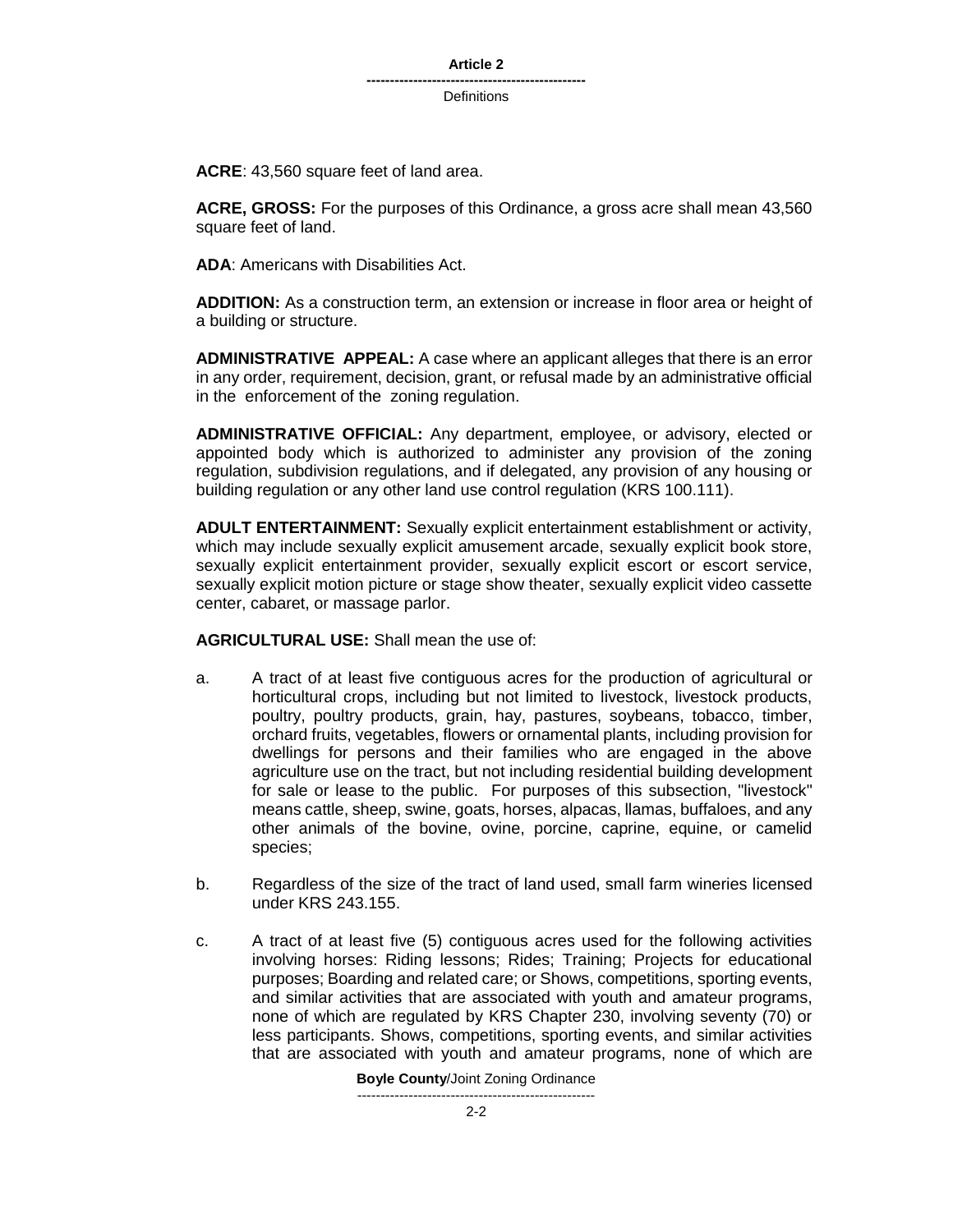| Article 2 |  |
|-----------|--|
|-----------|--|

regulated by KRS Chapter 230, involving more than seventy (70) participants shall be subject to local applicable zoning regulations; or

d. A tract of land used for the following activities involving horses: Riding lessons; Rides; Training; Projects for educational purposes; Boarding and related care; or Shows, competitions, sporting events, and similar activities that are associated with youth and amateur programs, none of which are regulated by KRS Chapter 230, involving seventy (70) or less participants. Shows, competitions, sporting events, and similar activities that are associated with youth and amateur programs, none of which are regulated by KRS Chapter 230, involving more than seventy (70) participants shall be subject to local applicable zoning regulations. This paragraph (d) shall only apply to acreage that was being used for these activities before July 13, 2004.

**AGRITOURISM:** As used in KRS 247.800 to 247.810: Agritourism means the act of visiting: a farm or ranch; or any agricultural, horticultural, or agribusiness operation; for the purpose of enjoyment, education, or active involvement in the activities of the farm, ranch, or operation. Agritourism activity" means any activity that: is carried out on a farm, ranch, agricultural operation, horticultural operation, or agribusiness operation; and allows or invites participants to view or participate in activities for recreational, entertainment, or educational purposes. Qualifying activities may include farming, ranching, historic, cultural, civic, or ceremonial activities, including but not limited to weddings and ancillary events; harvest-your-own operations; farmers' markets; or natural resource-based activities. The activities may qualify as agritourism activities whether or not a participant pays to view or to participate in the activity. Agritourism building" means any building or structure or any portion thereof that is used for one or more agritourism activities.

**ALTERATION:** As applied to a building or structure, a change or rearrangement in the structural parts or in the means of egress; or as an enlargement, whether by extending on a side or by increasing in height; or the moving from one location or position to another. As applied to a building or structure in a historic district or on a landmark site, it shall also mean work that changes the appearance of the exterior regardless of whether the work requires a permit from the government. As applied to a watercourse, it shall mean changing the carrying capacity or location of a stream, channel or waterway.

**ANIMAL FEEDLOT:** Any lot, building, or combination of contiguous lots or buildings intended for the feeding, breeding, raising, or holding of animals and specifically designed as a confinement area where manure may accumulate, or where the concentration of animals is such that vegetation cannot be maintained within the enclosure. Open lots used for the feeding or rearing of poultry (poultry ranges) shall be considered animal feedlots, but pastures shall not be considered animal feedlots.

**ANIMAL WASTE AREA:** Any holding area or lagoon used or intended to be used for the storage or treatment of animal manure and other waste products associated with an animal feedlot.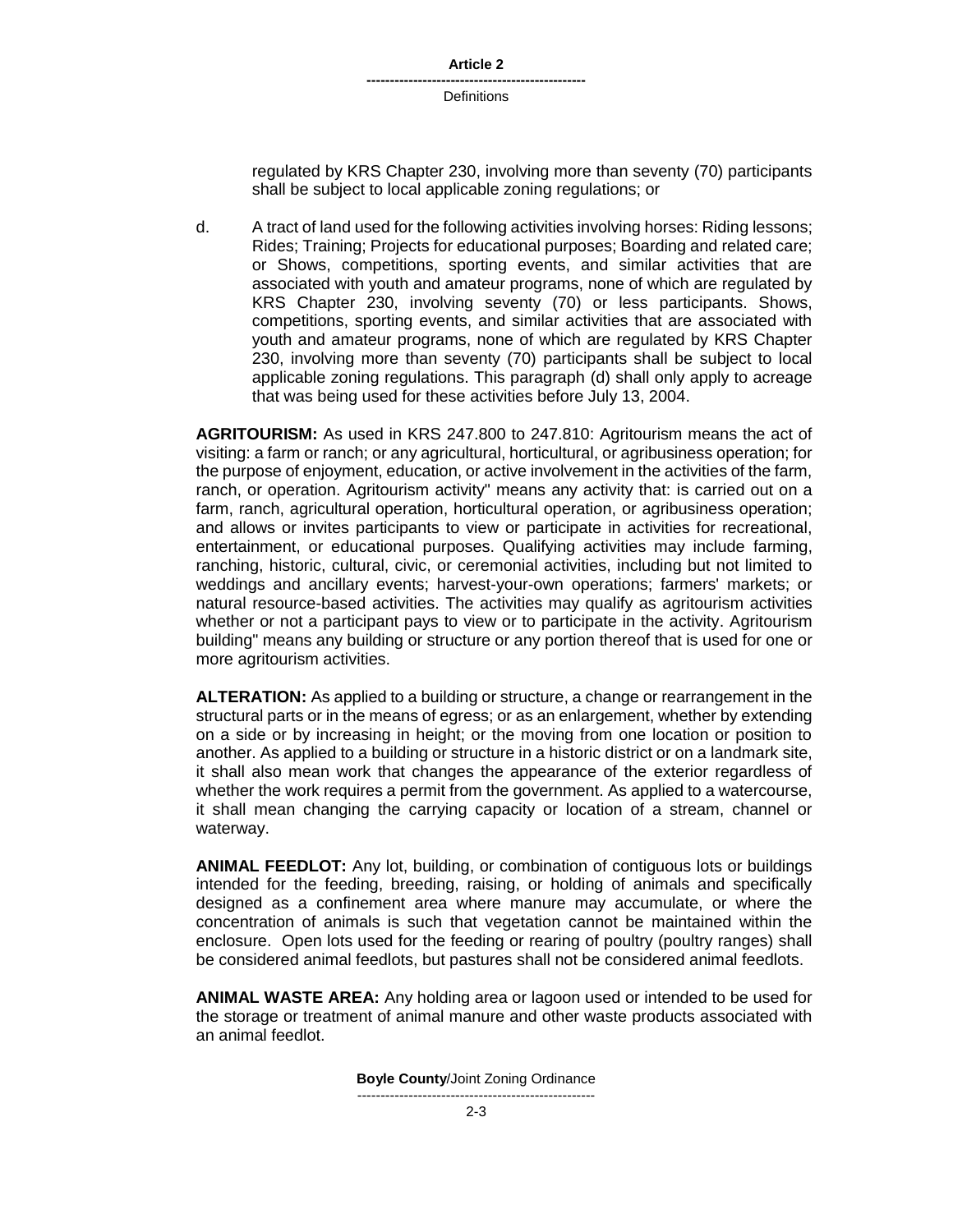**Definitions** 

**ANTENNA, HEIGHT ABOVE GRADE OR GROUND:** The vertical distance between the highest point of the antenna and the finished grade directly below this point.

**AREAS OF SPECIAL FLOOD HAZARD:** Land in the flood plain within a community subject to a one percent or greater chance of flooding in any given year.

**ASSISTED LIVING:** An apartment or home-style housing unit residence which provides assisted living to two or more adult persons and which provides supportive services, such as cleaning, shopping, meals, laundry, transportation, 24-hour supervision, and organized activities, within the residence or on the grounds of the residence.

**AVERAGE DAILY TRAFFIC (ADT):** The number of vehicles that pass a certain point during a 24-hour period.

**BAR OR LOUNGE:** Any eating, drinking, or entertainment establishment which derives less than 50 percent of its income from food sales.

**BASEMENT:** Any portion of a building the average height of which is at least half below grade plane.

**BED AND BREAKFAST ESTABLISHMENT:** A one-family dwelling unit, but which also has guest rooms or suites used, rented, or hired out for occupancy or which are occupied for sleeping purposes by persons not members of the single-family unit. The innkeeper shall reside on the premises or property adjacent to the premises during periods of occupancy. The building shall be known as either a bed and breakfast home or a bed and breakfast inn.

**BED AND BREAKFAST HOME:** A bed and breakfast establishment having five (5) or fewer guest rooms or suites for occupancy, in which breakfast and other meals may be served to guests and whose innkeeper resides on the premises or property adjacent to the premises during periods of occupancy.

**BED AND BREAKFAST INN:** A private inn or other unique residential facility having six (6) or more guest rooms or suites for occupancy, in which breakfast and other meals may be served to guests and whose innkeeper resides on the premises or property adjacent to the premises during periods of occupancy.

**BED AND BREAKFAST, FARMSTAY:** A bed and breakfast establishment at a farm location whose focus includes agritourism as defined in KRS 247.801.

**BLOCK**: A surface of land area separated and distinguished from other surface land areas by visible physical boundaries such as streets, railroads, rivers, extremely steep land, or other physical barriers.

**BOARD:** The Board of Adjustments unless the context indicated otherwise.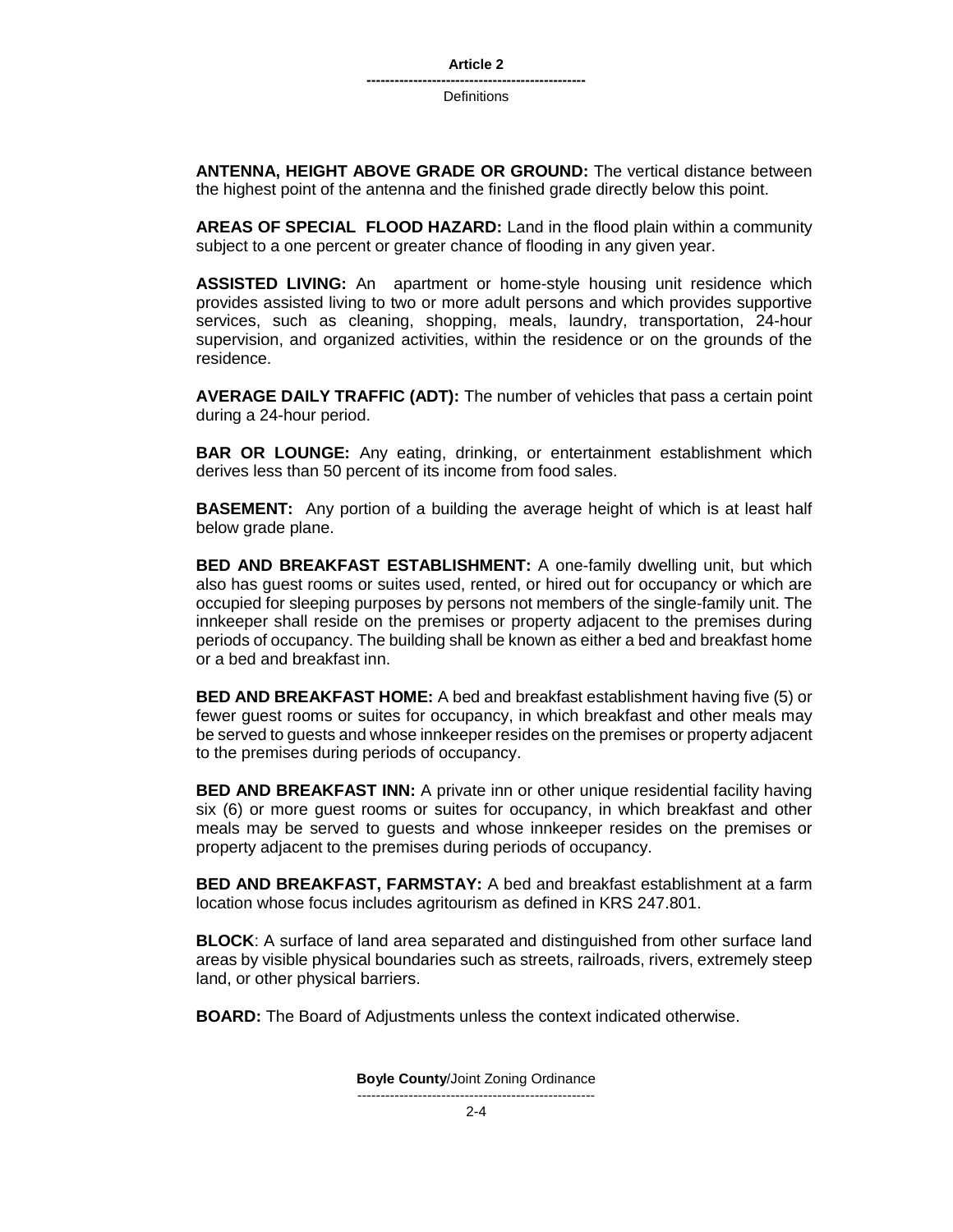**BREEZEWAY**: Any open, unenclosed structure consisting of a roof and its support and used as a connecting roofline between a main residence or building and an accessory building, not a primary building.

**BUFFER:** An area of land, including landscaping, berm, walls, fences, and building setbacks, that is located between land uses of different character and is intended to mitigate negative impacts of the more intense use on the adjacent parcel or right-ofway.

**BUILDING:** A structure, but not a mobile home or trailer, built or constructed for the support, shelter, or enclosure of persons, animals, chattels, or property of any kind and having a fixed base on, or fixed connection to the ground.

**BUILDING HEIGHT:** A distance measured from the average elevation of the proposed finished grade to the highest point of the roof for flat roofs or to the deck line of mansard roofs, ridge for gable, hip and gambrel roofs. The height limitations of this Ordinance shall not apply to church spires, belfries, cupolas and domes not intended for human occupancy; monuments, water towers, observation towers, flag poles, radio and television towers, masts, aerials, chimneys and smoke stacks.

**BUILDING LINE:** A line across a lot beyond which no building may extend, as established by Ordinance. A building line in some instances may coincide with the property line.

**BUILDING, PRINCIPAL:** A building, including covered porches or any part of a permitted structure above the foundation, in which is conducted the principal use of the lot on which it is situated. In any residential district, any dwelling shall be deemed to be the principal building on the lot on which it is situated.

**CATCHMENT AREA:** The drainage basin of a stream or sinkhole. Includes all areas which contribute surface runoff to a stream or sinkhole.

**CERTIFIED LOCAL GOVERNMENT:** A government meeting the requirements of the National Historic Preservation Amendments Act and the implementing regulations of the U.S. Department of the Interior and the Kentucky State Historic Preservation Office.

**COMMISSION:** The Danville-Boyle County Planning and Zoning Commission unless the context indicated otherwise.

**COMPREHENSIVE PLAN:** A plan, or any portion thereof, adopted by the Planning Commission and/or the legislative authorities of Boyle County, Danville, Perryville, and Junction City showing the general location and extent of present and proposed physical facilities including agriculture, housing, industrial and commercial uses, major streets, parks, schools, and other community facilities. This plan establishes the goals, objectives, and land development policies of the community.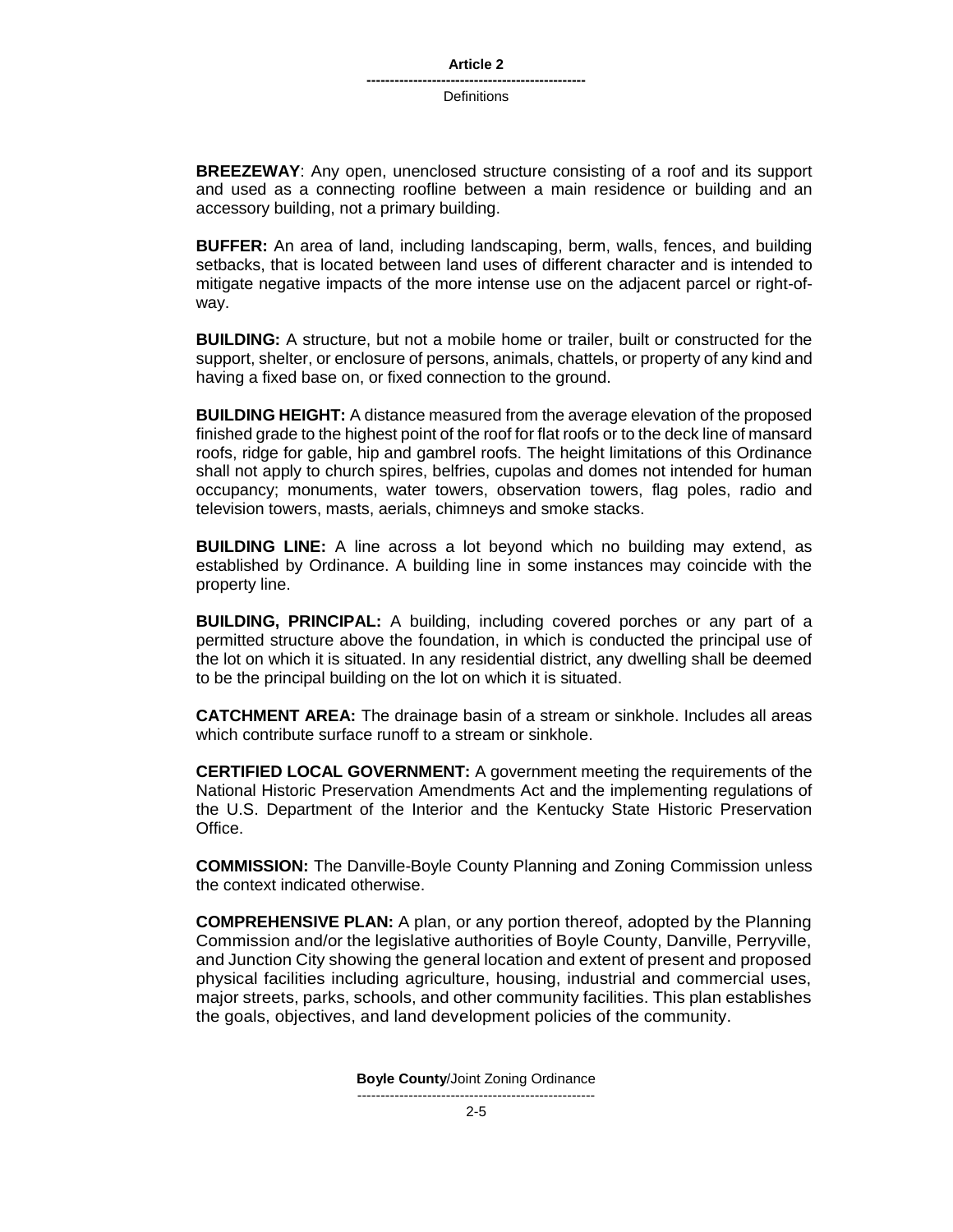**CONDITIONAL USE:** A use which is essential to or would promote the public health, safety, or welfare in one or more zones, but which would impair the integrity and character of the zone in which it is located, or in adjoining zones, unless restrictions on location, size, extent, and character of performance are imposed in addition to those imposed in the zoning regulation.

**CONDITIONAL USE PERMIT:** A legal authorization to undertake a conditional use, issued by the administrative official pursuant to authorization by the board of adjustment, consisting of two (2) parts: (a) A statement of the factual determination by the board of adjustment which justifies the issuance of the permit; and (b) A statement of the specific conditions which must be met in order for the use to be permitted.

**CONDOMINIUM:** A form of ownership with the following characteristics:

- a. The unit (the interior and associated exterior areas designated for private use in the development plan) is owned or rented by the occupant; and
- b. All or a portion of the exterior open space and any community interior spaces are owned and maintained in accordance with the Kentucky Revised Statutes Chapter 381.805 et. seq. and in accordance with the provisions for open space, roads, or other development features as specified in this Ordinance and the Subdivision Regulations.

**CONFINED ANIMAL FEEDING OPERATION:** Any animal feedlot and associated animal waste areas where more than the following numbers of animals are confined: 1,000 slaughter, feeder, or dairy cattle; 2,500 swine weighing over 55 pounds; 500 horses; 10,000 sheep or lambs; 100,000 hens, broilers, turkeys, or ducks.

**CONSTRUCTION AND DEMOLITION DEBRIS LANDFILL:** A one-acre site properly permitted by the State of Kentucky on which non-hazardous materials from construction and demolition projects are disposed.

**CONTROL MONUMENTS:** Survey markers set in accordance with 201 KAR 18.150 used to locate boundaries and installed Improvements.

**DAY CARE CENTER, ADULT:** An adult care facility which provides part-time care, day or night, but less than 24 hours, to at least 4 adults not related to the operator or the facility by blood, marriage, or adoption.

**DAY CARE CENTER, CHILD**: Any child care facility which provides full or part-time care, day or night, to at least seven children who are not the children, grandchildren, children in legal custody, nieces, or nephews of the operator.

**DAY CARE CENTER, HOME**: Any child care facility which provides full or part-time care by a resident of the dwelling, day or night, to at least two, but not more six children who are not the children, grandchildren, children in legal custody, nieces, or nephews of the operator.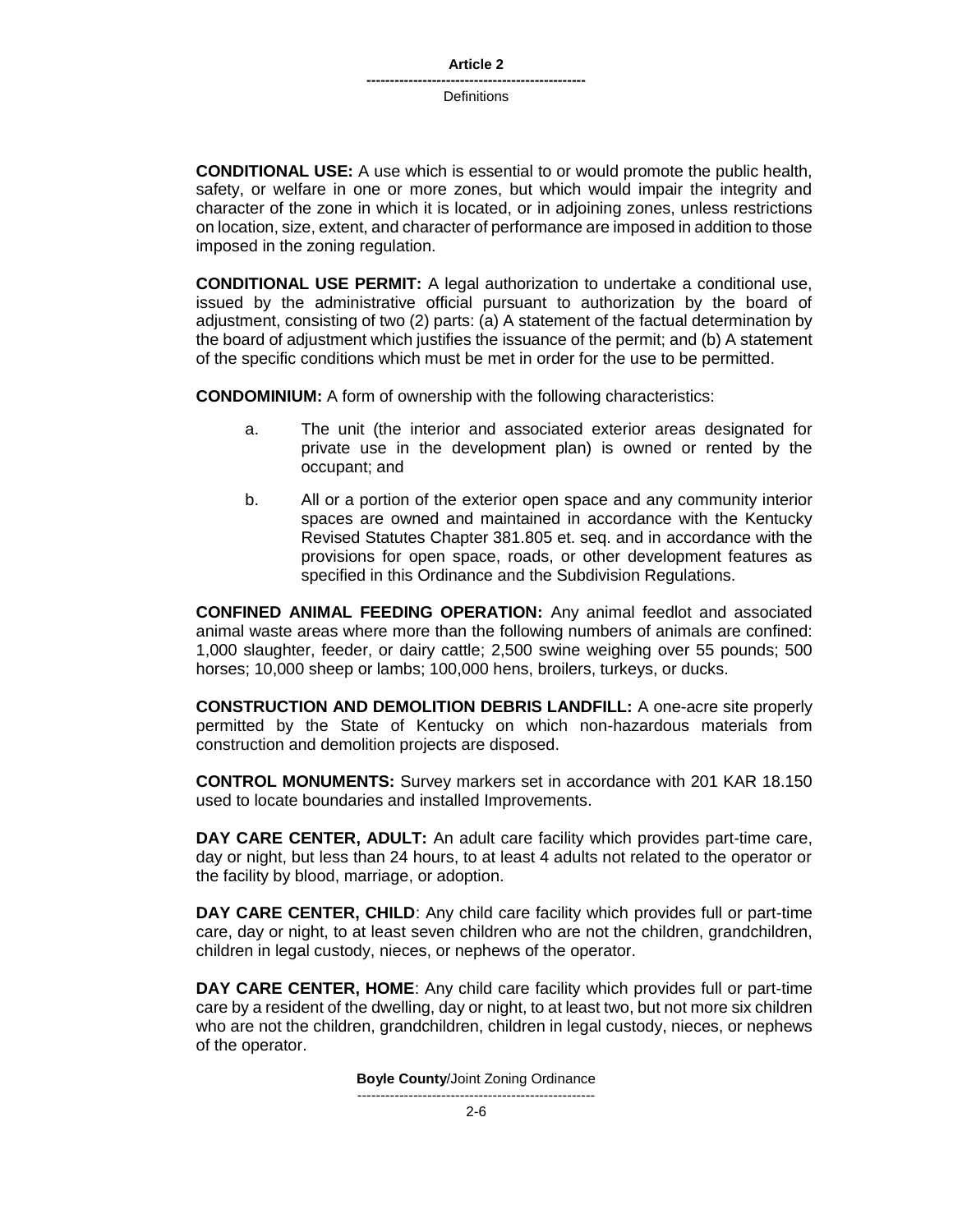**DEMOLITION:** Any act that destroys in whole or in part an existing building or structure, physical feature, or other site improvement.

**DENSITY:** A measure of the intensity of the use of a piece of land expressed in dwelling units, families or housing structures per acre.

**DEVELOPER**: An individual, partnership, corporation, or other legal entity or agent thereof, which undertakes the activities covered by these regulations. In as much as, the subdivision plan drawings are merely a necessary means to the end of assuring development, the term Developer includes subdivider, owner, builder, etc. although the persons and their precise interests may vary at different project stages.

**DEVELOPMENT:** The division of a parcel of land into two or more parcels; the construction, reconstruction, conversion, structural alteration, relocation, or enlargement of any structure; any use or change in use of any buildings or land; any extension, landfill, or land disturbance, clearing, or other man induced movements of land.

**DEVELOPMENT CONDITIONS:** Specific items agreed to by the Planning Commission or Board of Adjustments and the developer or owner of real property which are imposed upon a property, development plan, site development plan, zone change request, conditional use permit or variance application and which control the development and use of the property in question. The conditions may be in writing or by graphic representation.

**DEVELOPMENT PLAN:** Written and/or graphic material for the provision of a development, including any or all of the following: location and bulk of buildings and other structures, intensity of use, density of development, streets, ways, parking facilities, signs, drainage of surface water, access points, a plan for screening or buffering, utilities, existing man-made and natural conditions, and all other conditions agreed to by the applicant.

**DOMESTIC PET:** An animal such as a dog or cat, that has been tamed and kept by humans as a work animal, food source, or pet, especially a member of those species that have, though selective breeding, become notably different from their wild ancestors.

**DRAINAGE PLAN:** A detailed study and design of the storm water flow and control within a designated area that minimizes erosion, sedimentation, and flooding.

**DRIVE-IN or DRIVE-THROUGH EATING AND DRINKING ESTABLISHMENT:** A building or portion thereof where food and/or beverages are sold in a form ready for consumption and where a significant portion of the consumption takes place or is designed to take place outside the confines of the building. Such use often includes an intercom or speaker system, a menu board, and an outside service window. The terms "drive-in" and "drive-through" shall be considered interchangeable.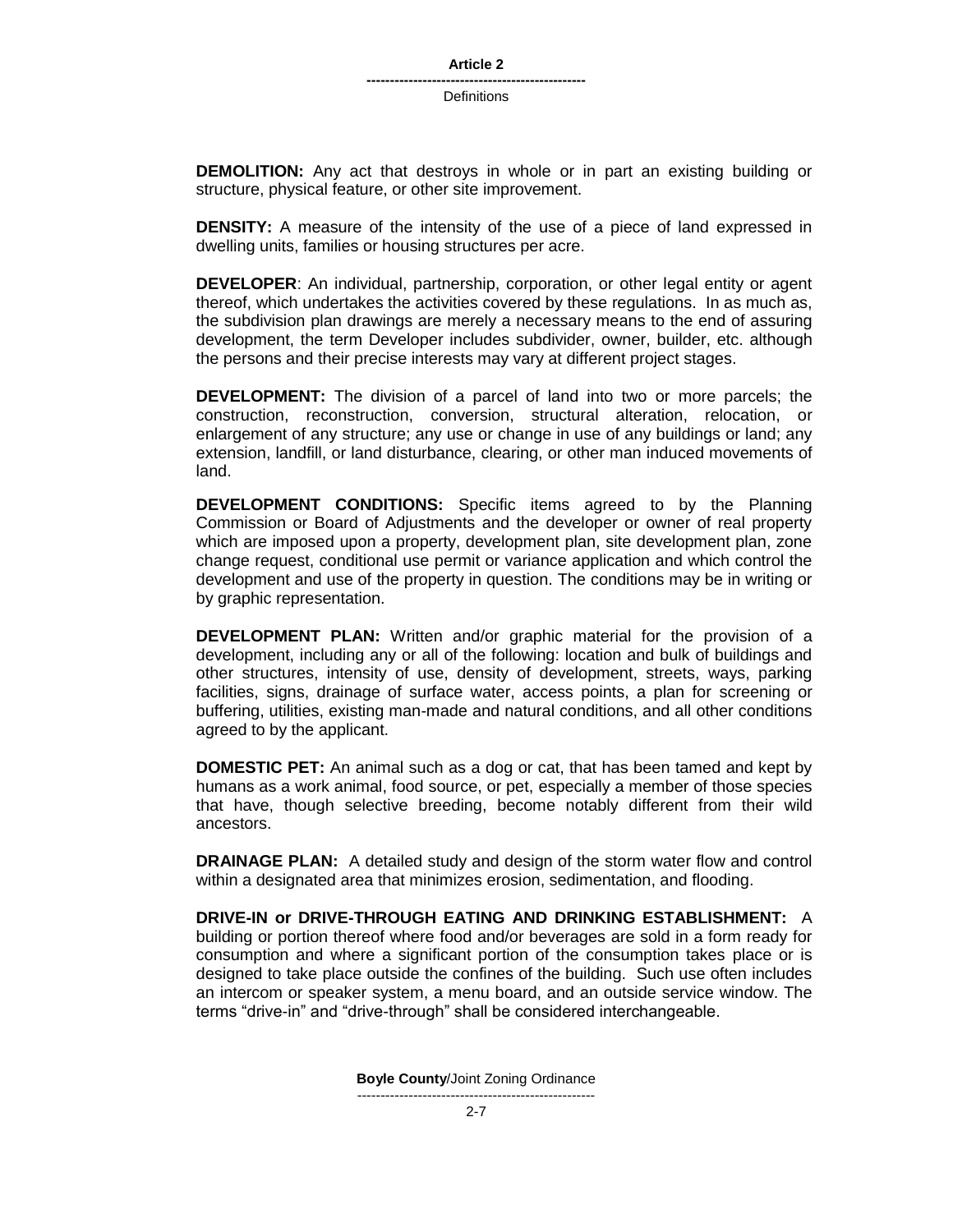**DWELLING:** A building or structure designed or used for permanent human habitation.

**DWELLING, DUPLEX:** A building containing two dwelling units on a single lot with separate entrances.

**DWELLING, MULTIFAMILY:** A dwelling unit within a building containing three or more dwelling units.

**DWELLING, SINGLE-FAMILY:** An attached or detached building designed for, or occupied exclusively by, one family.

**DWELLING UNIT:** One or more rooms connected together, constituting a separate, independent housekeeping establishment with separate toilets and containing independent cooking and sleeping facilities for owner occupancy, rental or lease on a weekly, monthly or longer basis.

**EASEMENT**: The right to use another person's property, but only for a limited and specifically named purpose. The owner generally may continue to make restricted use of such land since he has given up only certain, and not all, ownership rights.

**ENGINEER**: A qualified person registered and currently licensed by the Kentucky State Board of Licensure for Professional Engineers and Land Surveyors.

**FACADE:** That portion of an exterior elevation on the building extending from grade to top of the parapet.

**FAMILY:** This means a person living alone, or any of the following groups living together as a single non-profit housekeeping unit sharing common living, sleeping, cooking and eating facilities:

- a. any number of people related by blood, marriage, adoption, guardianship or other duly-authorized custodial relationship;
- b. three unrelated people;
- c. three unrelated people and any children related to any of them;
- d. not more than eight people living in a residential care facility.

**FENCE:** An artificially constructed barrier of any material or combination of materials erected to enclose or screen areas of land.

**FINAL ACTION:** Any final adjudication of the application for any zoning map amendment, variance, conditional use permit, siting of cellular antenna tower, or appeal from any administrative official before the Board or Commission, or appeal from the decision of the Board or Commission to any legislative body, or the highest state or Federal court to which any appeals shall be taken.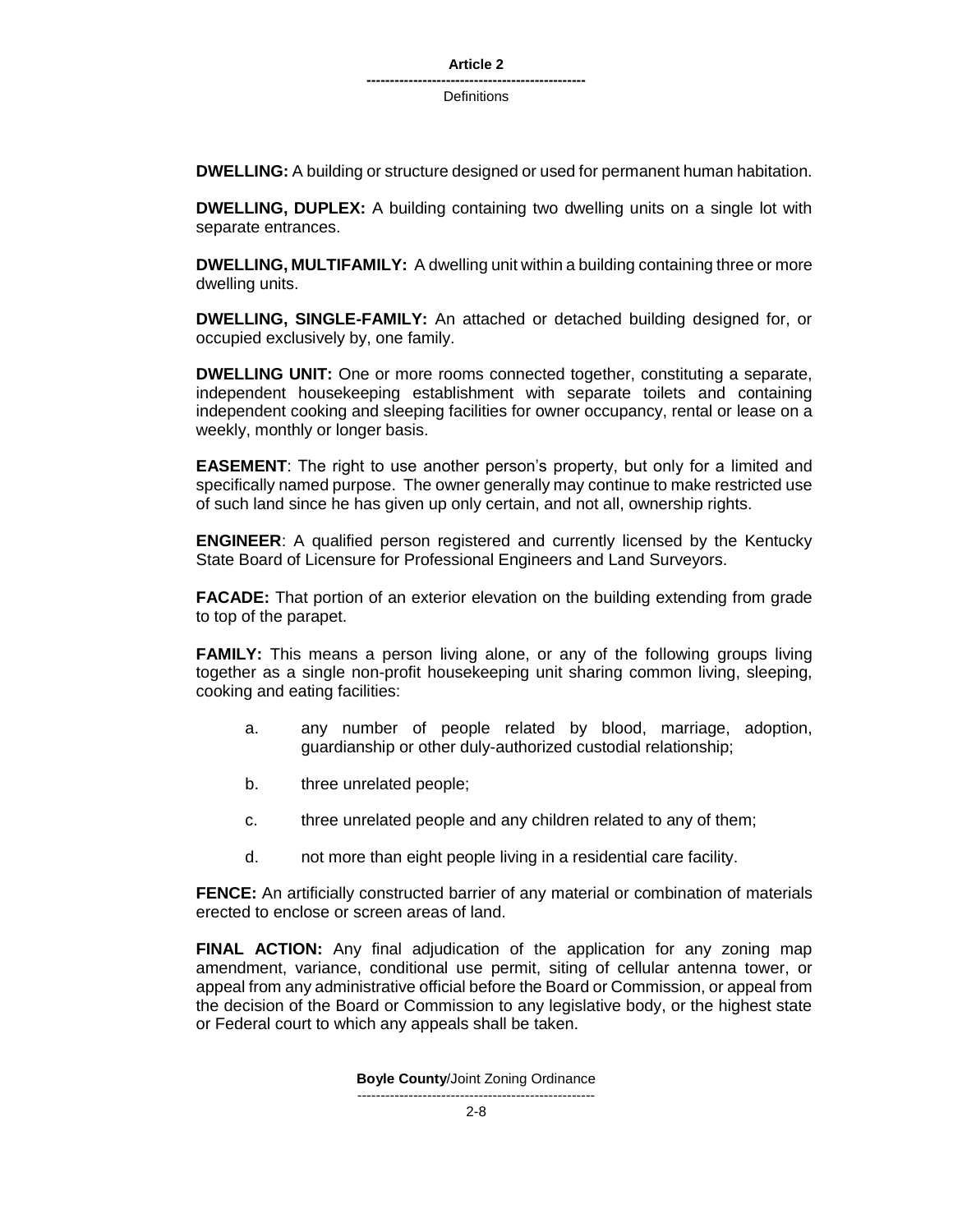**FINISHED FLOOR ELEVATION (FFE):** The minimum elevation that can be used for construction of an occupied level of a structure.

**FLAG:** Any fabric, banner, or bunting containing distinctive colors, patterns, or symbols used as a symbol of a government, political subdivision, or other official designated symbol of any institution or business.

**FLOOD or FLOODING:** A general and temporary condition of partial or complete inundation of normally dry land areas from:

- a. The overflow of inland waters; or
- b. The unusual and rapid accumulation or runoff of surface waters from any source.

**FLOOD, BASE:** A flood having a one percent chance of being equaled or exceeded in any given year (commonly referred to as the 100-year flood).

**FLOOD HAZARD AREA OR SPECIAL FLOOD HAZARD AREA:** Any area inundated by the 100-year flood as delineated by the Flood Insurance Rate Map (FIRM) or the Flood Hazard Boundary Map (FHBM).

**FLOOD HAZARD BOUNDARY MAP (FHBM):** An official map of a community, issued by the Federal Emergency Management Agency, where the boundaries of the areas of special flood hazard have be defined as Zone A.

**FLOOD INSURANCE RATE MAP (FIRM):** An official map of a community, on which the Federal Emergency Management Agency has delineated both the areas of special flood hazard and the risk premium zones applicable to the community.

**FLOOD INSURANCE STUDY:** The official report provided by the Federal Emergency Management Agency. The report contains flood profiles, as well as the Flood Hazard Boundary map and the water surface elevation of the base flood.

**FLOODPLAIN:** Any land area susceptible to being inundated by water from any source.

**FLOODWAY:** The channel of a river or other watercourse or the depressed area of a sink and the adjacent land area that shall be reserved in order to discharge the base flood without cumulatively increasing the water surface elevation more than an elevated height.

**FLOOR AREA RATIO (FAR):** The ratio of gross floor area of all structures on a lot to total lot area.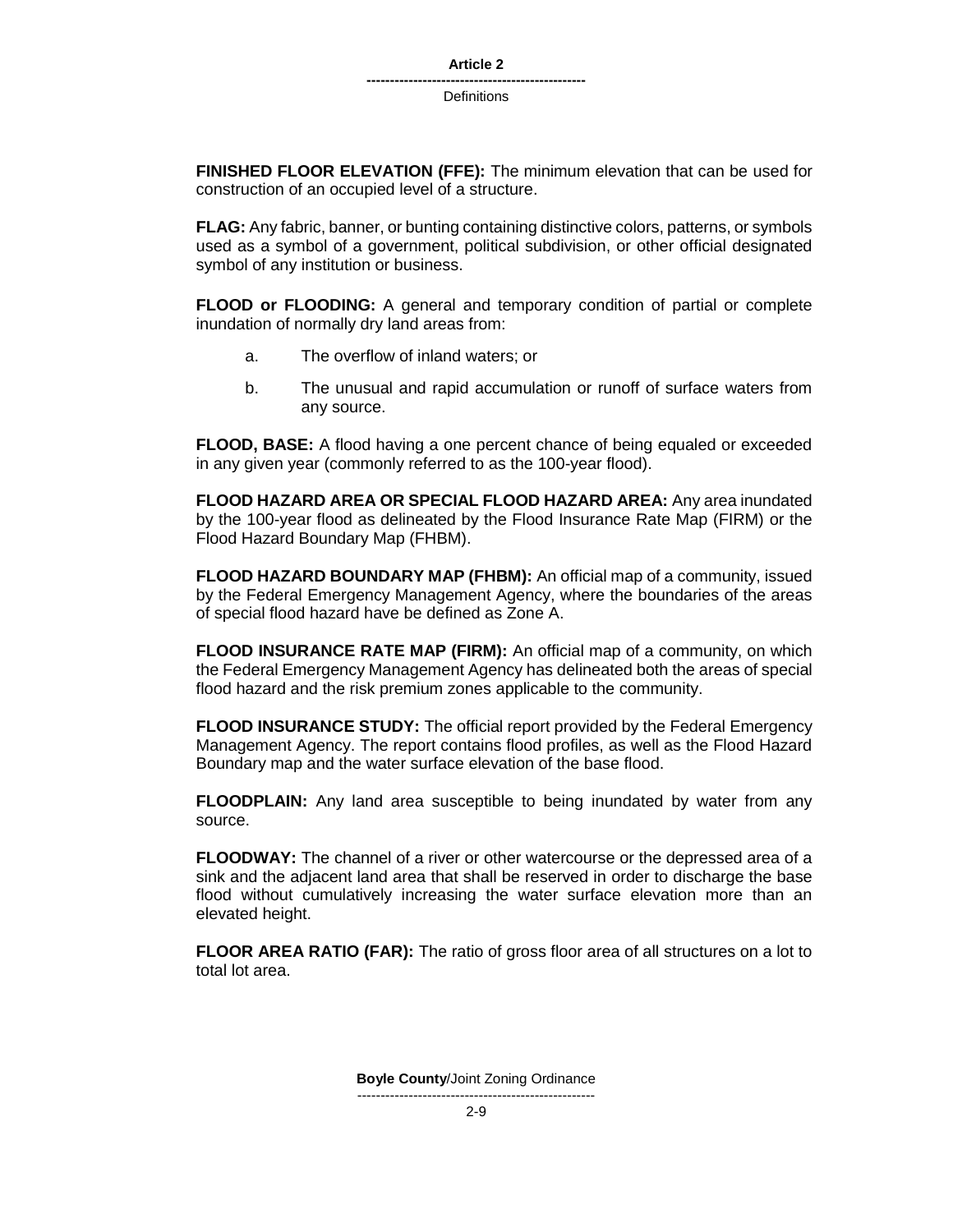**FOURPLEX:** A building containing four dwelling units.

**FRONTAGE:** The length of the front lot line measured at the street right-of-way line. A property line that abuts a fully controlled access street and which permanently has no access to that street shall be deemed to not have frontage.

**GRADE PLANE:** A reference plane representing the average of finished ground level adjoining the building at all exterior walls.

**GROSS FLOOR AREA:** The sum of the gross horizontal areas of the several floors of a building, including interior balconies and mezzanines, but excluding exterior balconies. All horizontal dimensions of each floor are to be measured by the exterior faces of walls, including the walls of roofed porches having more than one wall. The floor area of a building shall include the floor area of accessory buildings on the same lot.

**GROUP LIVING:** The residential occupancy of a structure by a group of people who do not meet the definition of Household or Family, but which share a common eating and living area. The residents may receive care, training or treatment, as long as the care givers also reside at the site.

**HAZARDOUS LIQUIDS PIPELINES:** Any pipeline constructed or converted to transport hazardous liquids under pressure. Hazardous liquids shall include crude oil, petroleum, natural gas liquids, anhydrous ammonia, and carbon dioxide. This does not apply to piping within the boundaries of a manufacturing facility or a gas or service station, nor to public facilities or public utility facilities as provided in KRS 100.324.

**HEIGHT:** See "Building Height".

**HISTORIC DISTRICT:** An area, designated by ordinance, which contains within definable geographic boundaries properties or buildings which may or may not contain Local Historic Sites, which contribute to the overall historic character of the designated area. Properties within a Local Historic District must apply for a COA for alterations of the exterior, new construction, demolition or relocation.

**HISTORIC SITE, LOCAL:** A building, structure or site having a special historical, architectural cultural or aesthetic value. The land on which a landmark and related buildings and structures are located and the land that provides the grounds, the premises or the setting for a landmark.

**HORIZONTAL PROPERTY:** Property developed under the rules and regulations as defined by Kentucky Revised Statutes in Chapter 381.805 et. seq. (Also referred to as condominiums).

**HOUSEHOLD:** A single housekeeping unit with common access to and use of all living and eating areas within the dwelling unit.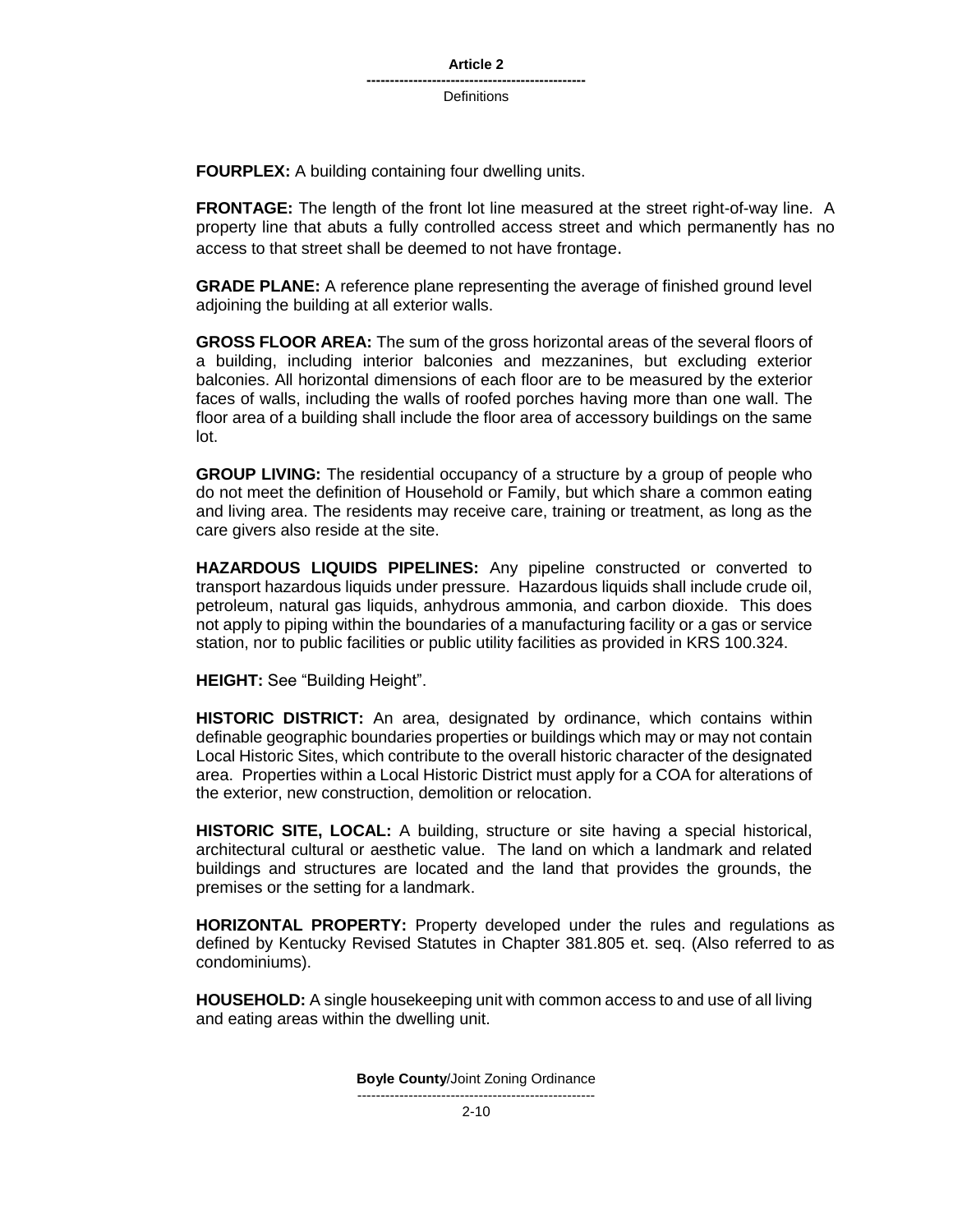**HOUSEHOLD LIVING:** Is the residential occupancy of a dwelling unit by a household. Tenancy is arranged on a month-to-month or longer basis. Uses where tenancy may be arranged for a shorter period are not considered residential; they are considered to be a form of overnight accommodation or lodging.

**HOUSING, BUILDING REGULATION:** Means the Kentucky Building Code, the Kentucky Plumbing Code, and any other building or structural code promulgated by the Commonwealth or by its political subdivisions.

**HUD CODE:** The Federal Manufactured Home Construction and Safety Standards for construction, design, and performance of manufactured housing as set forth in the Code of Federal Regulations, Title 24, Part 3280, 3282, 3283, and 42 USC 5401, et. seq. and as mandated in the United States of America and as administered by the United States Department of Housing and Urban Development.

**IMPERVIOUS SURFACE:** Surfaces through which rain or other water cannot permeate to the underlying soil strata (roofs, asphalt, concrete, etc.).

**KENNEL, COMMERCIAL:** A commercial establishment where dogs or other domesticated animals are groomed, bred, boarded, trained or sold.

**KENNEL, NON-COMMERCIAL**: A non-commercial kennel at, in or adjoining a private residence where dogs or other domesticated animals are kept for the hobby of the householder (i.e. hunting, tracking or exhibiting) is permitted in agricultural and residential zoning districts. The occasional breeding of dogs or other domesticated animals (limited to one litter on the property at a time) by the keeper of a noncommercial kennel shall not change the character of the property and shall not constitute a nuisance to the neighborhood.

**LANDLOCKED:** Any lot with less than the required minimum street frontage for the zoning district.

**LANDOWNER:** The legal or beneficial owner or owners of all the land to be included in a development.

**LANDSCAPE ARCHITECT:** A qualified person currently licensed by the State Board of Examiners and Registration of Landscape Architects of Kentucky.

**LANDSCAPE PLAN:** A scaled drawing, including dimensions and distances, existing and proposed buildings, vehicle use areas, driveways, and the location, size, and description of all landscape materials.

**LEGISLATIVE BODY:** Means the chief body of the city, consolidated local government, urban-county government, charter county government, or unified local government with legislative power, whether it is the board of aldermen, the general council, the common council, the city council, the board of commissioners, or otherwise; at times it also implies the county's fiscal court.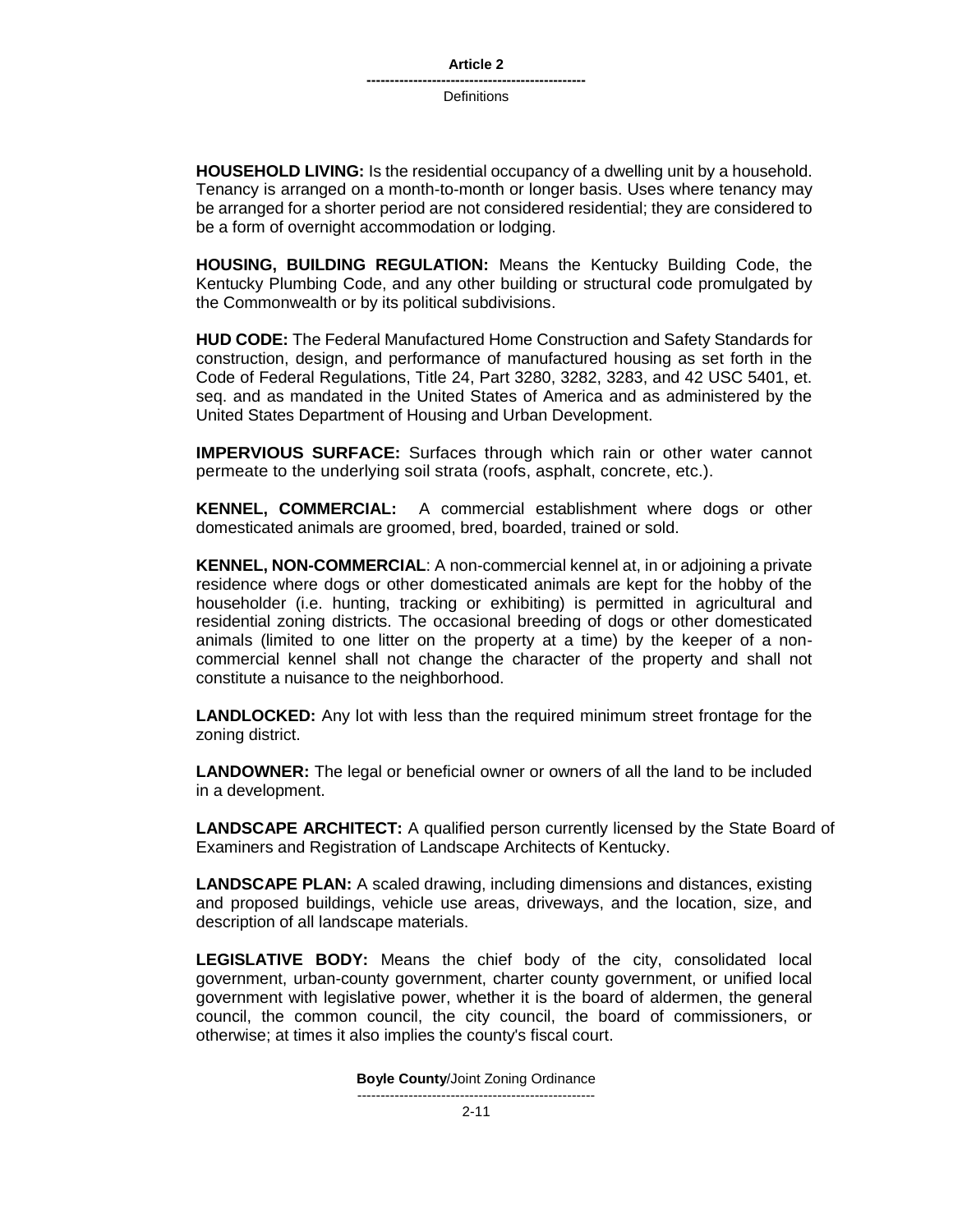**LIVESTOCK:** Shall mean cattle, sheep, swine, goats, horses or any other animals of the bovine, ovine, porcine, caprine, or equine species.

**LEVEL OF SERVICE (LOS)**: A scale that measures the amount of traffic that a Roadway or intersection can accommodate, based on such factors as maneuverability, driver dissatisfaction, and delay.

**LOADING AREA:** An off-street space or berth used for the loading or unloading of vehicles.

**LOSING STREAM:** A surface stream which loses some or all of its flow into the underlying carbonate aquifer.

**LOT:** A portion or parcel of land considered as a unit, in single ownership and not divided by a street, nor including any land within the right-of-way of a public or private street upon which said lot abuts, even if the ownership to such right-of-way is in the name of the owner of the lot.

**LOT AREA:** The area contained within the boundary lines of the individual parcels of land as shown on a subdivision plat or as required by this Ordinance.

**LOT, CORNER:** A lot abutting upon two or more streets at their intersection.

**LOT COVERAGE:** That portion of the lot that is covered by buildings, structures, travelways and parking.

**LOT, FLAG:** A lot with an access provided to the bulk of the lot by means of a narrow corridor.

**LOT FRONTAGE:** The length of the front lot line measured at the street right-of-way line. A property line which abuts a fully controlled access street and which permanently has no access to that street shall be deemed not to have frontage.

**LOT, INTERIOR:** A lot other than a corner lot.

**LOT LINE:** A line dividing one lot from another or from a street or public way.

**LOT, MINIMUM AREA or SIZE:** The smallest lot area established by this Ordinance on which a use or structure may be located in a particular district.

**LOT OF RECORD:** A lot which is part of a subdivision, the plat of which was recorded in the office of the Boyle County Clerk; or a parcel of land, the metes and bounds description of which is contained in a recorded deed in the office of the Boyle County Clerk prior to the adoption of this Ordinance or which was recorded prior to the amendment of an Article of this Ordinance which rendered such lot or parcel as a nonconforming lot.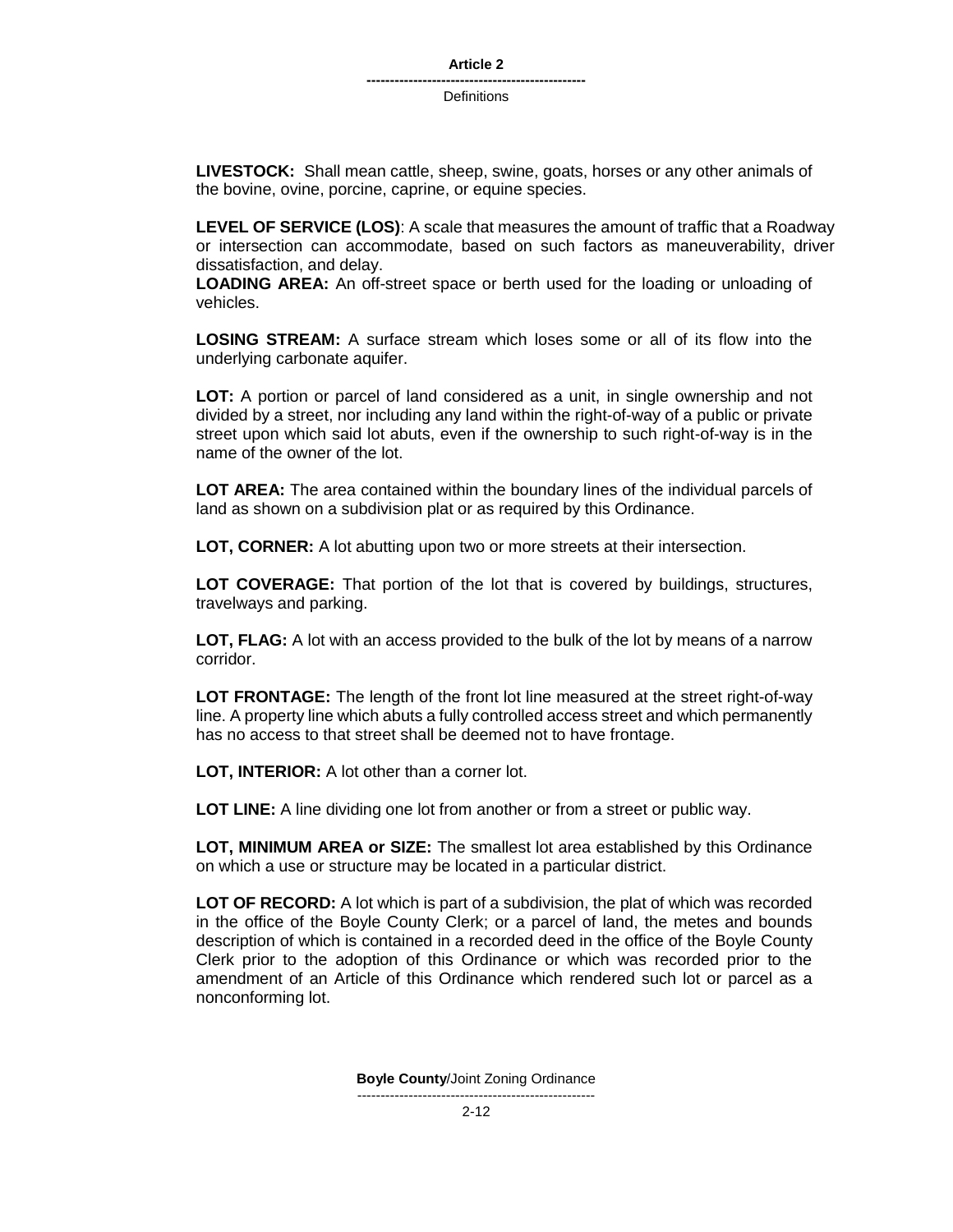#### **Article 2**

**----------------------------------------------- Definitions** 

**LOT, THROUGH:** A lot having frontage at two or more separate locations and not a corner lot.

**LOT, WIDTH:** A horizontal straight-line distance between side property lines located at the front setback line. For purposes of determining lot width, the front setback line shall not exceed 100 feet.

**MANUFACTURED HOME:** A single-family residential dwelling fabricated at an off-site facility that meets all of the criteria below:

- a. Is a new unit that meets or exceeds the HUD code and has a HUD Label affixed (A seal), OR, is a used unit less than twenty (20) years old that has a "B1" seal.
- b. Is affixed to a permanent foundation meeting state and manufacturer's specifications and is connected to the appropriate facilities;
- c. Has a perimeter skirting of masonry or similar material that harmonizes with the architectural style of the home and other residences in the same area;
- d. Has a roof constructed of composite material (such as asphalt shingles) with a minimum roof pitch of a three-foot rise to a twelve-foot run; and
- e. Has conventional residential siding.

**MAYOR:** The chief elected official of the city, consolidated local government, urbancounty government, charter county government, or unified local government, whether the official designation of his office is mayor or otherwise.

**MEAN SEA LEVEL:** The average height of the sea for all stages of the tide. It is used as a reference for establishing various elevations within the flood plain. For purposes of this Ordinance, the term is synonymous with National Geodetic Vertical Datum (NGVD).

**MERCHANT ELECTRIC GENERATING FACILITY**: A merchant electric generating facility is one that is capable of operating at an aggregate capacity of at least 10 megawatts, and which sells the electricity it produces in the wholesale market at rates not regulated by the Public Service Commission (PSC). This term shall include wind and solar electricity-generating facilities.

**MOBILE HOME:** A structure for residential use which:

- a. Does not meet the definition of manufactured home;
- b. Is a unit that meets or exceeds the HUD code and has a HUD Label affixed, OR is a used unit with a "B1" seal affixed;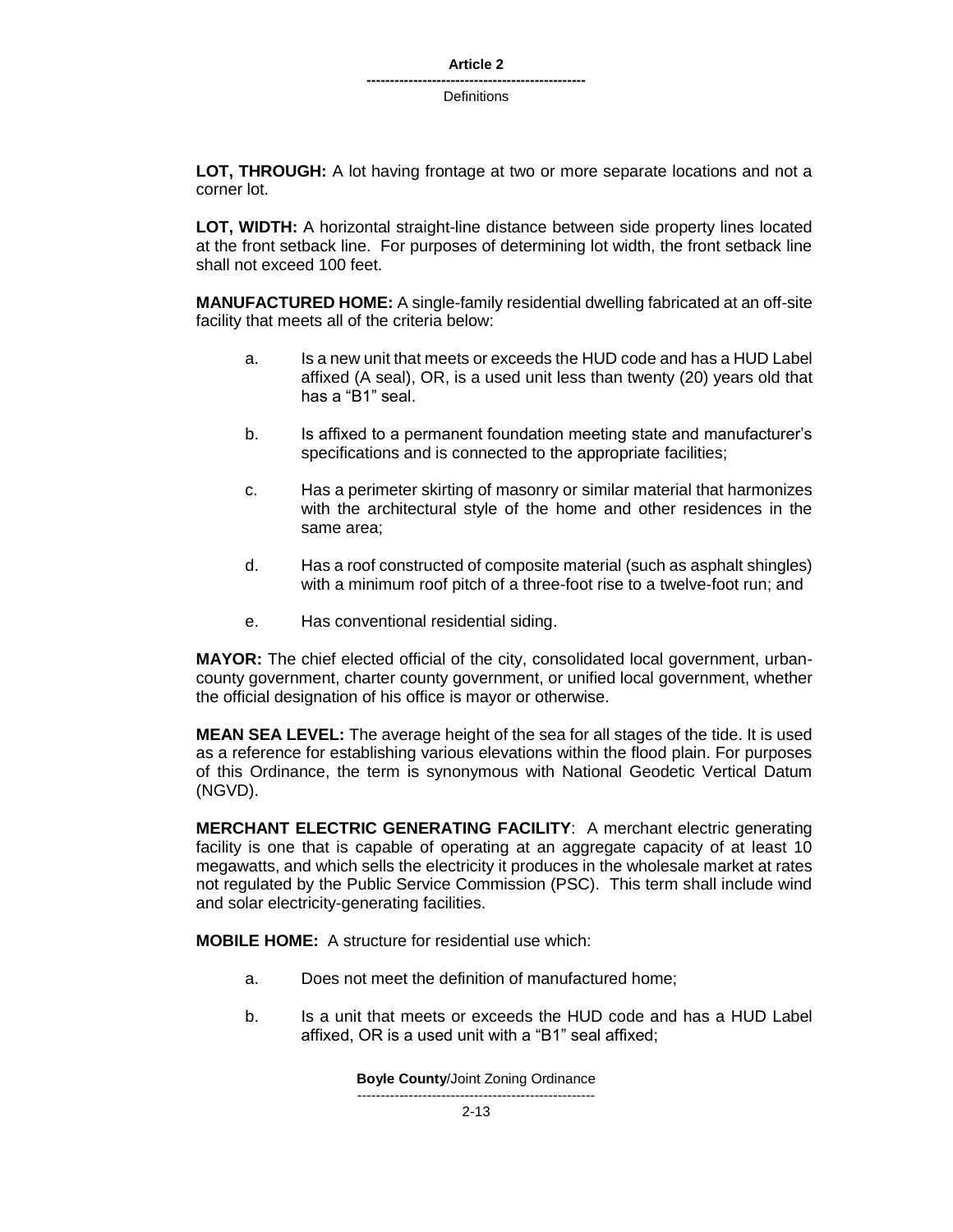**Article 2**

**----------------------------------------------- Definitions** 

- c. Is transportable on its own chassis; and
- d. Is designed for year-round living when connected to the appropriate facilities.
- e. It can consist of one or more sections that can be telescoped when towed and expanded later for additional capacity or of two or more sections separately towable designed to be joined into one integral unit. As used herein, mobile home shall not include camping trailer, travel trailer, recreational vehicle, pickup coach, bus, auto camper, or any unit with a seal which has been determined to be salvage only.

**MODULAR HOME:** A dwelling unit constructed on-site in accordance with the state or municipal code and composed of components substantially assembled in a manufacturing plant and transported to the building site for final assembly on a permanent foundation.

**MONUMENTS:** Survey markers set to 201 KAR 18.150 used to locate boundaries and installed Improvements. Intended to be located in an undisturbed area and used to establish reliable control for the area during construction and for future use.

**MULCH OPERATION:** Any use involving the grinding, shredding, storing, stockpiling, or recycling of natural materials such as trees, leaves, or bark, into a usable product for landscaping or other purposes.

**NATIONAL GEODETIC VERTICAL DATUM (NGVD):** A vertical control, as corrected in 1929, used as a reference for establishing varying elevations within the floodplain.

**NONCONFORMING LOT:** A lot, the area, dimensions or location of which was lawful prior to the adoption, revision or amendment of this Ordinance, but which fails by reason of such adoption, revision or amendment to conform to the present requirements of the zoning district.

**NONCONFORMING STRUCTURE:** A structure (including signs) or building the size, dimensions and location of which was lawful prior to and at the time of the adoption, revision or amendment to this Ordinance, but which fails by reason of such adoption, revision or amendment to conform to the present requirements of the zoning district.

**NONCONFORMING USE:** An established use of a structure or land lawful prior to and at the time of the adoption, revision or amendment of this Ordinance, but which fails by reason of such adoption, revision or amendment, to conform to the present uses permitted in the zoning district.

**OPEN SPACE:** The area of a lot open and unobstructed to the sky. Open space may include, along with natural environmental elements, formal landscaped areas, wooded areas, watercourses, greenways trails, swimming pools, tennis courts and play grounds. Open space shall not be deemed to include driveways, travel-ways, parking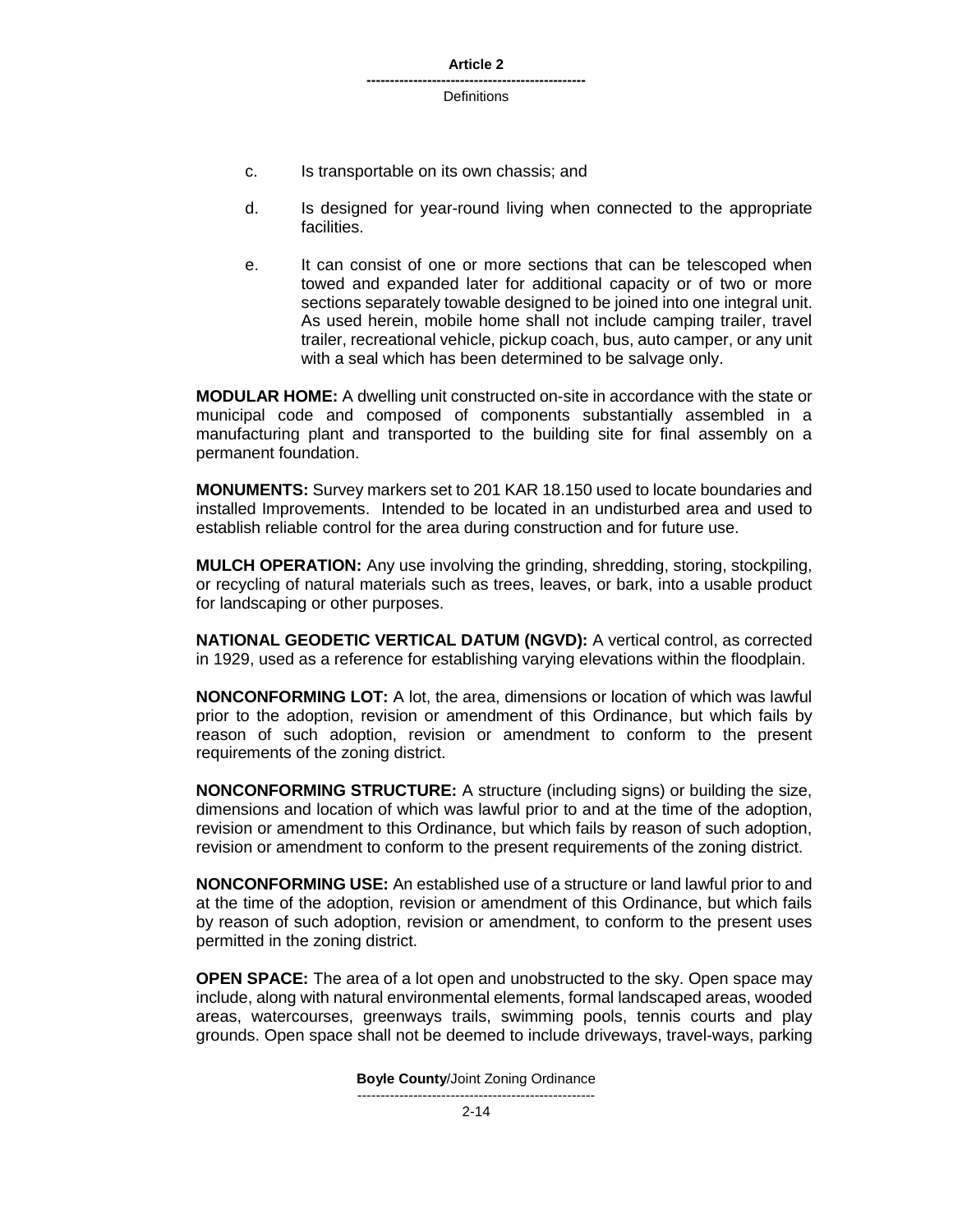lots, storage areas for vehicles and material, or areas in permanent drainage easements.

**OPEN SPACE, COMMON:** The area of a lot open and unobstructed to the sky. Common Open Space is legally accessible to and usable by all residents of the development and may include, along with natural environmental elements, formal landscaped areas, wooded areas, watercourses, greenways trails, swimming pools, tennis courts and play grounds. Common Open Space shall not be deemed to include driveways, travel-ways, parking lots, storage areas for vehicles and material, or areas in permanent drainage easements.

**OUTDOOR PET CONTAINMENT AREA:** Shall mean domestic pets shall remain on the premises of the owner, or if off the premises of the owner, under restraint by means of a lead, leash, harness, appropriate animal carrier or other reasonable method and under the control of a responsible person.

**OWNER:** Any person, corporation, partnership or other entity, or any combination thereof, in whom is vested the ownership, dominion or title of property necessary to convey title to such property.

**PARKING AREA:** Any public or private unobstructed land area that has access to a street and which is designed and used for parking motor vehicles. The term includes parking lots, structures, garages, travelways, and private driveways.

**PARKING LOT:** An off-street, ground level area, usually surfaced and improved, for the temporary storage of motor vehicles. This term does not include areas for demolished, wrecked, junked or for sale motor vehicles or where motor vehicle parts are located.

**PARKING SPACE:** The area for the parking of a motor vehicle within a public or private parking area. As used in this Ordinance it is a numerical designation used to determine the size of parking area.

**PARKING, OFF-STREET:** A storage area for a motor vehicle that is located within a parking area which is not located on a dedicated street right-of-way.

**PARKING, ON-STREET:** A temporary storage area for a motor vehicle which is located on a dedicated street right-of-way.

**PEAK HOUR:** The traffic count that represents the highest volume of traffic in a onehour period.

**PERMANENT FOUNDATION:** A permanent masonry, concrete or other footing approved by the Building Official to which a building, structure, or manufactured home may be affixed.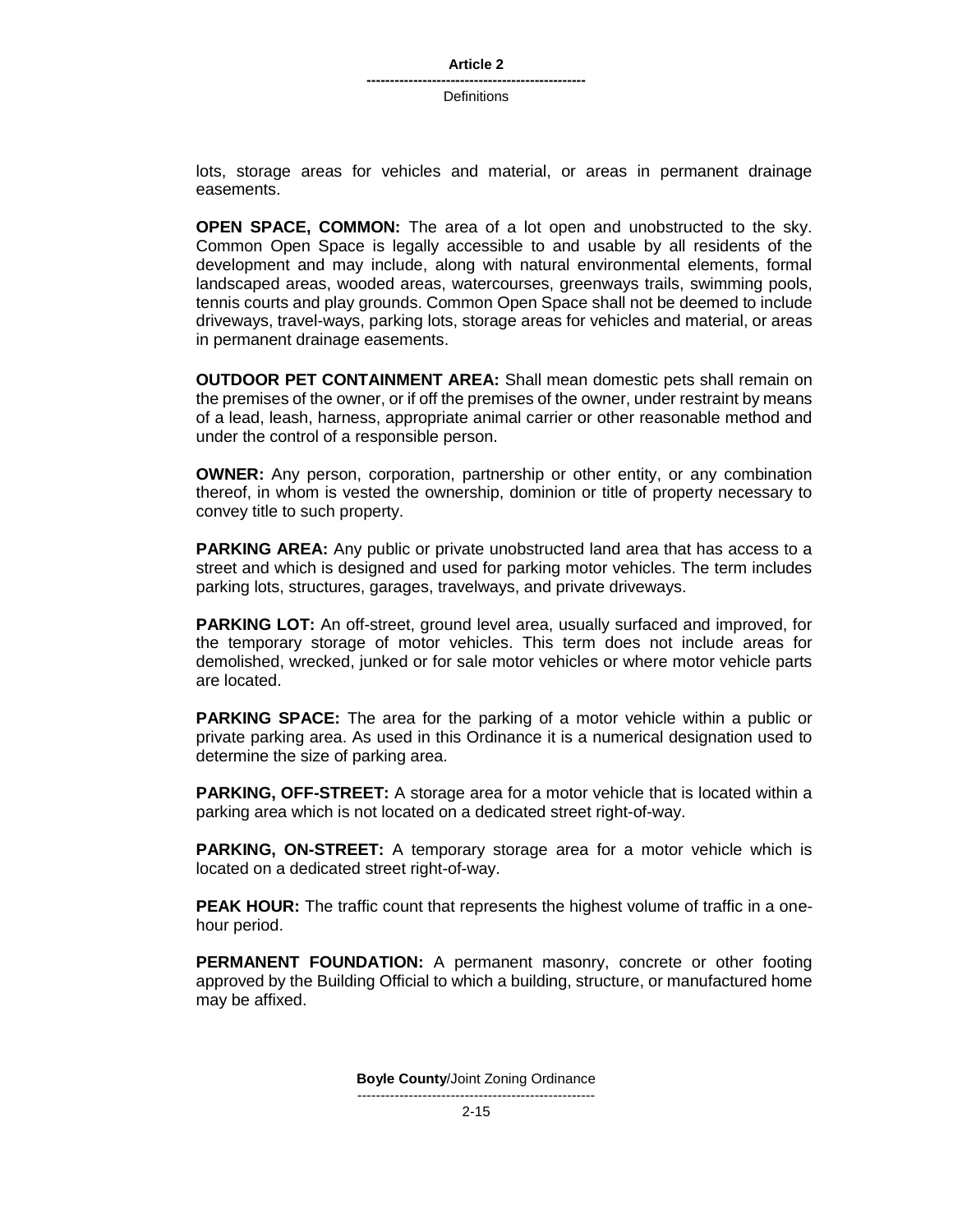**PERSON:** The word "person" includes individual, firm, association, organization, partnership, trust, company or corporation or other legal entity or combination thereof.

**PLAT:** The recording document for subdivisions that contains all required signatures and notations.

**PLAT RESTRICTIONS**: Requirements stated in the plat notes that governs development activity on that property or properties.

**PLOT PLAN:** A dimensioned sketch or to scale plat prepared by a licensed engineer or land surveyor which indicates the existing site information and features, the extent of improvements on the site, a title block, a flood certification, elevation in relation to mean sea level of the proposed lowest floor (including basement) of all buildings, the existing and intended use of all structures, and such other information as may be required.

**PREMISES:** A general term meaning part or all of any lot or part or all of any building or structure or group of buildings or structures located thereon.

**PRINCIPAL STRUCTURE:** A structure in which is conducted the principal activity or use of the lot on which it is situated. In any district which permits residential uses, the dwelling unit shall be deemed to be the principal building on the lot.

**PRINCIPAL USE:** The primary or predominant use of any lot.

**PROPERTY LINE:** A line dividing one lot from another or from a street or public way.

**PUBLIC FACILITY:** The use of land whether publicly or privately owned for transportation, utilities, or communications, or for the benefit of the general public, including but not limited to libraries, streets, schools, fire or police stations, county buildings, municipal buildings, recreational centers including parks, and cemeteries.

**PUBLIC IMPROVEMENTS:** Facilities that are necessary for access or use which are installed for the benefit of the general population.

**PUBLIC PARKLAND:** Open lands developed for the use of the general population and shall be defined as the area of a subdivision open and unobstructed to the sky and which is owned by the local municipality or government and is legally accessible to all citizens of Boyle County**.** These lands may include, along with natural environmental elements, formal landscaped areas, wooded areas, watercourses, greenway trails, recreational facilities such as public swimming pools, public golf courses, playgrounds, picnic and passive play areas.

**RECORDING PLAT:** Original Plat to be recorded in the Boyle County Clerk's office.

**RETENTION BASIN:** A drainage storage structure that prevents surface runoff from passing to other surface structures or facilities.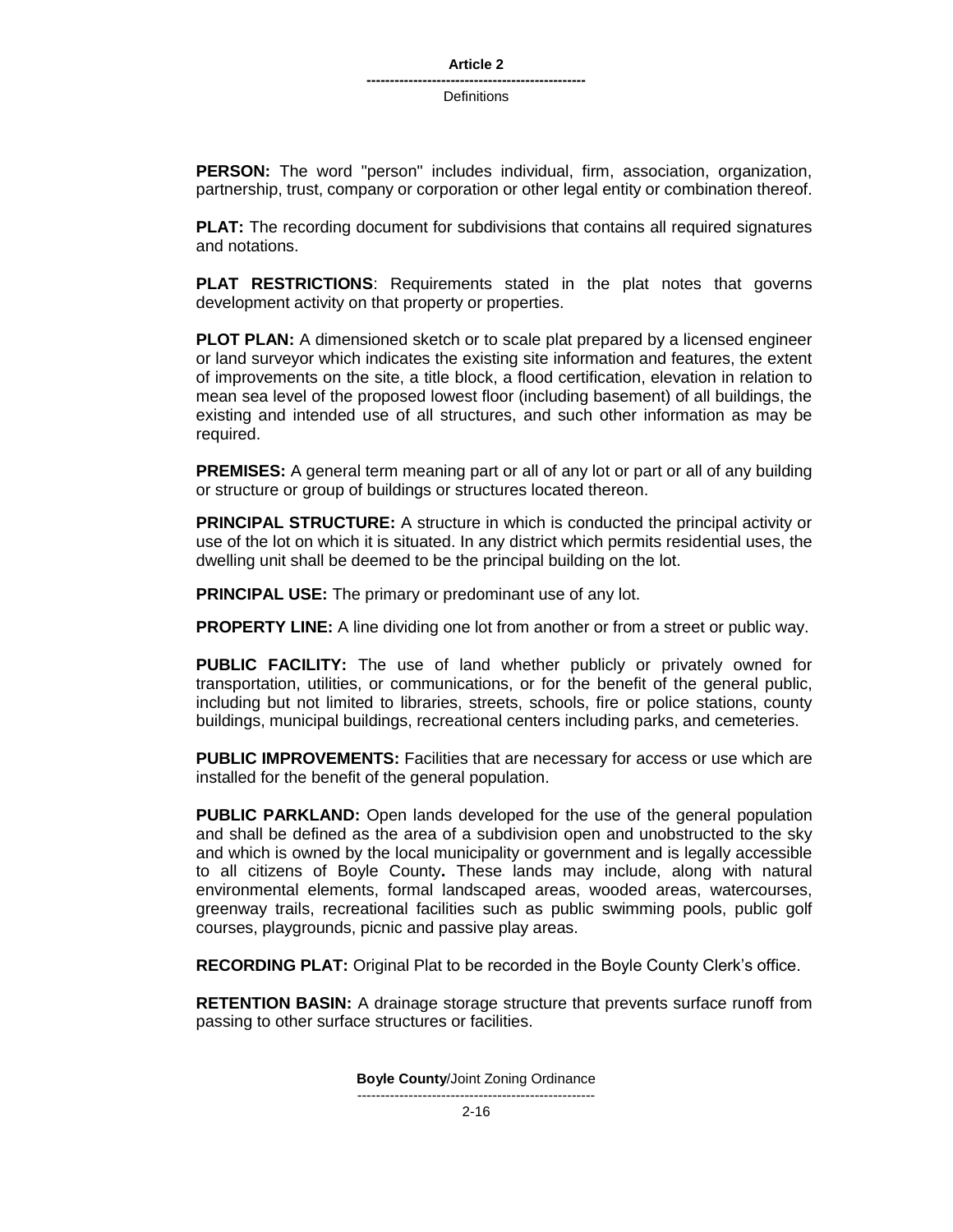**RECREATIONAL VEHICLE:** A vehicular type portable structure without permanent foundation, which can be towed, hauled or driven and primarily designed as temporary living accommodation for recreational, camping and travel use and including but not limited to travel trailers, truck campers, camping trailers and self-propelled motor homes.

**RESIDENTIAL CARE FACILITY:** A residence operated and maintained by a sponsoring private, non-profit or governmental agency to provide services in a homelike setting for persons with disabilities, as defined in KRS 100.982.

**RESTAURANT:** An establishment whose principal business is the serving of food and beverages primarily to persons seated within the building.

**RIGHT-OF-WAY**: A strip of land dedicated to the public to accommodate access and/or utilities to lots or tracts. The usage of the term "right-of-way" for land platting purposes shall mean that every right-of-way shown on a Final Plat is to be separate and distinct from the lots or parcels adjoining such right-of-way and not included within the dimensions or areas of such lots or parcels.

**ROADWAY**: That portion of a street intended for vehicular traffic.

**ROOF LINE:** The edge of the roof or the top of the parapet, whichever forms the top line of the building silhouette.

**ROUTINE MAINTENANCE:** To repair or refurbish a sign, structure, or building, or any part of each but not including expansion or total replacement.

**SCREENING:** A method of visually or audibly shielding or obscuring an adjacent or nearby structure or use from another by fencing, walls, berms or densely planted vegetation.

**SETBACK:** The required distance between every structure and the lot lines of the lot on which it is located, measured perpendicular to the building (at the eave overhang) and related front, side, or rear property line, exclusive of patio, steps, and HVAC equipment (HVAC equipment must, however, be located a minimum of 30 inches from the property line).

**SHORT TERM RENTAL:** A dwelling unit or portion of a dwelling unit that is rented, leased or otherwise assigned for a tenancy of less than 30 consecutive days. This term does not include hotel or motel rooms, extended stay lodging facilities, or bed and breakfast establishments. This may include renting a portion of a dwelling while the resident is present. Short term rentals include the following arrangements: Hosted Home Sharing, where the primary occupant(s) of the residence remains in the dwelling with the guests; Un-hosted Home Sharing, where the primary occupant(s) of the residence vacates the dwelling while it is rented to guests; and Dedicated Short Term Rentals, where there is not a primary occupant of the dwelling and it is only used by guests. The term Short Term Rental may include home sharing arrangements described as Boarding, Rooming or Tourist House/Home.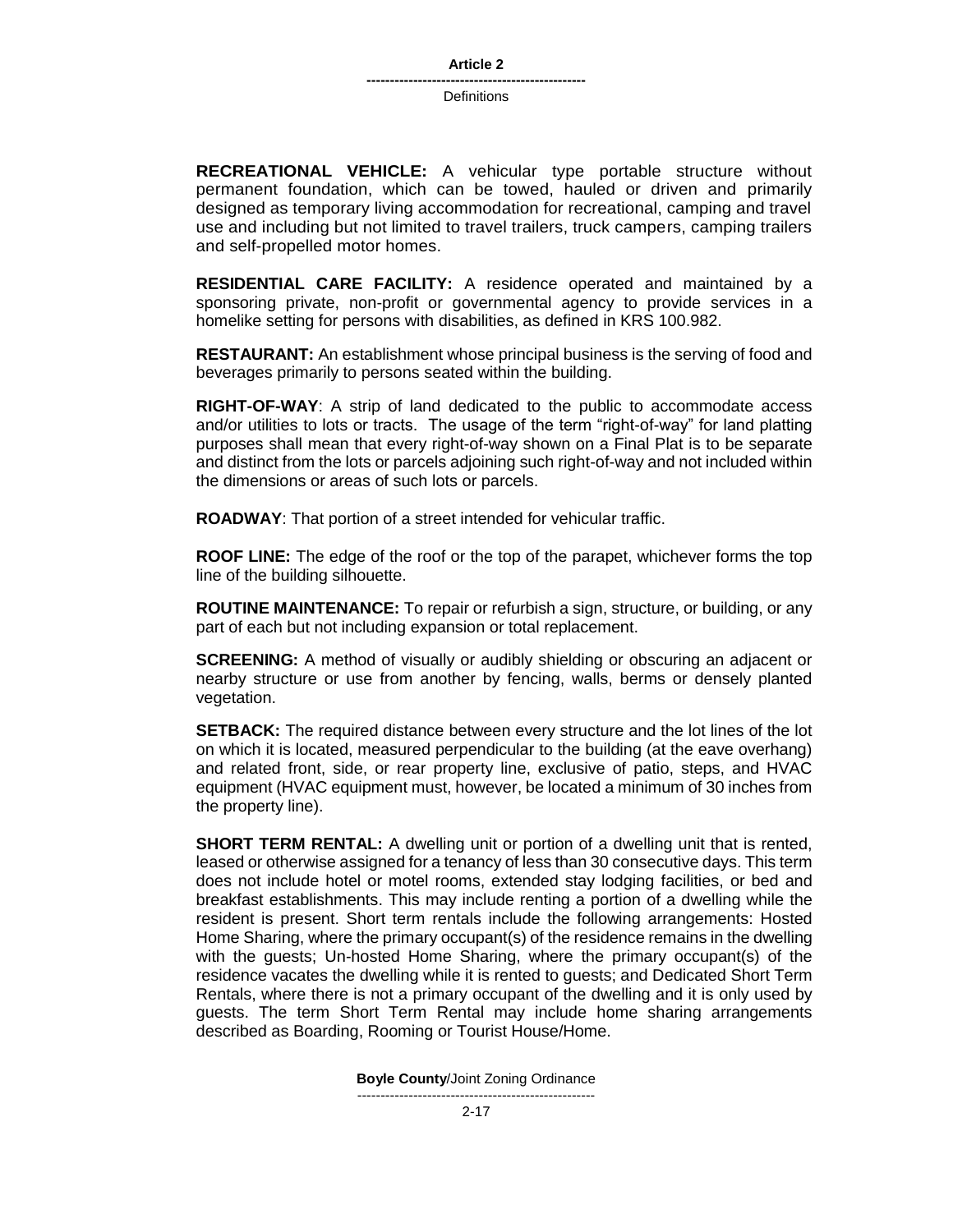**SIGN:** Any device, display or structure, other than a building or landscaping, which is readily visible from public property and is used primarily for visual communication for the purpose of, or having the effect of, bringing the subject matter on the device, display or structure, to the attention of persons off the premises on which the sign is displayed. The foregoing definition includes (but is not limited to) numerals, pictorial representations, emblems, trademarks, flags, banners, streamers, pennants, inscriptions and patterns and shall include a structure erected or used in connection with the display of any such device and all lighting or other attachments used in connection therewith.

**SIGN, AREA OF:** The area of a sign shall include all lettering, wording, designs and symbols, together with a background, whether open or enclosed, on which they are displayed. The supporting structure or bracing of a sign shall be omitted in measuring the area of the sign unless such structure or bracing is made part of the message or face of the sign. Where a sign consists of individual letters, words or symbols attached to a surface, building, canopy, awning or wall and such elements are located in the same plane, the sign area shall be the area of the smallest rectangle which completely encompasses all such letters, words or symbols and any accompanying background of a color different than the natural color of the wall.

**SIGN, BANNER:** Any sign of lightweight fabric or similar material that is mounted to a pole, suspended between poles, or affixed to a building at one or more edges. National flags, state or municipal flags or the official flag of any institution or business shall not be considered banners.

**SIGN, BILLBOARD ADVERTISING:** An off-premises sign which directs attention to businesses, products, services, or establishments not usually conducted on the premises on which the sign is located or other sign erected by a company or individual for the purpose of selling advertising messages for lease or rent or otherwise for profit. The term outdoor advertising shall include billboard signs.

**SIGN, BULLETIN BOARD:** Any sign of which a portion contains changeable copy.

**SIGN, CANOPY:** Any sign that is a part of or attached to an awning, canopy, or other fabric, plastic, or structural protective cover over a door, entrance, window, or outdoor service area.

**SIGN, CUTOUT or EXTENSION:** An irregular addition to the sign face which does not add to the rectangular dimension of the sign face.

**SIGN, ELECTRIC:** Any sign containing electric wiring. This does not include signs illuminated by an exterior floodlight source. Any sign containing electric wiring shall be UL specified and UL approved.

**SIGN, ELECTRONIC MESSAGE DISPLAY:** A sign characterized by action, motion, movement, changeable copy, or flashing light changes, and whose alphabetic, pictographic or symbolic informational content can be changed or altered by an electronic or computerized process, on a fixed display screen composed of electrically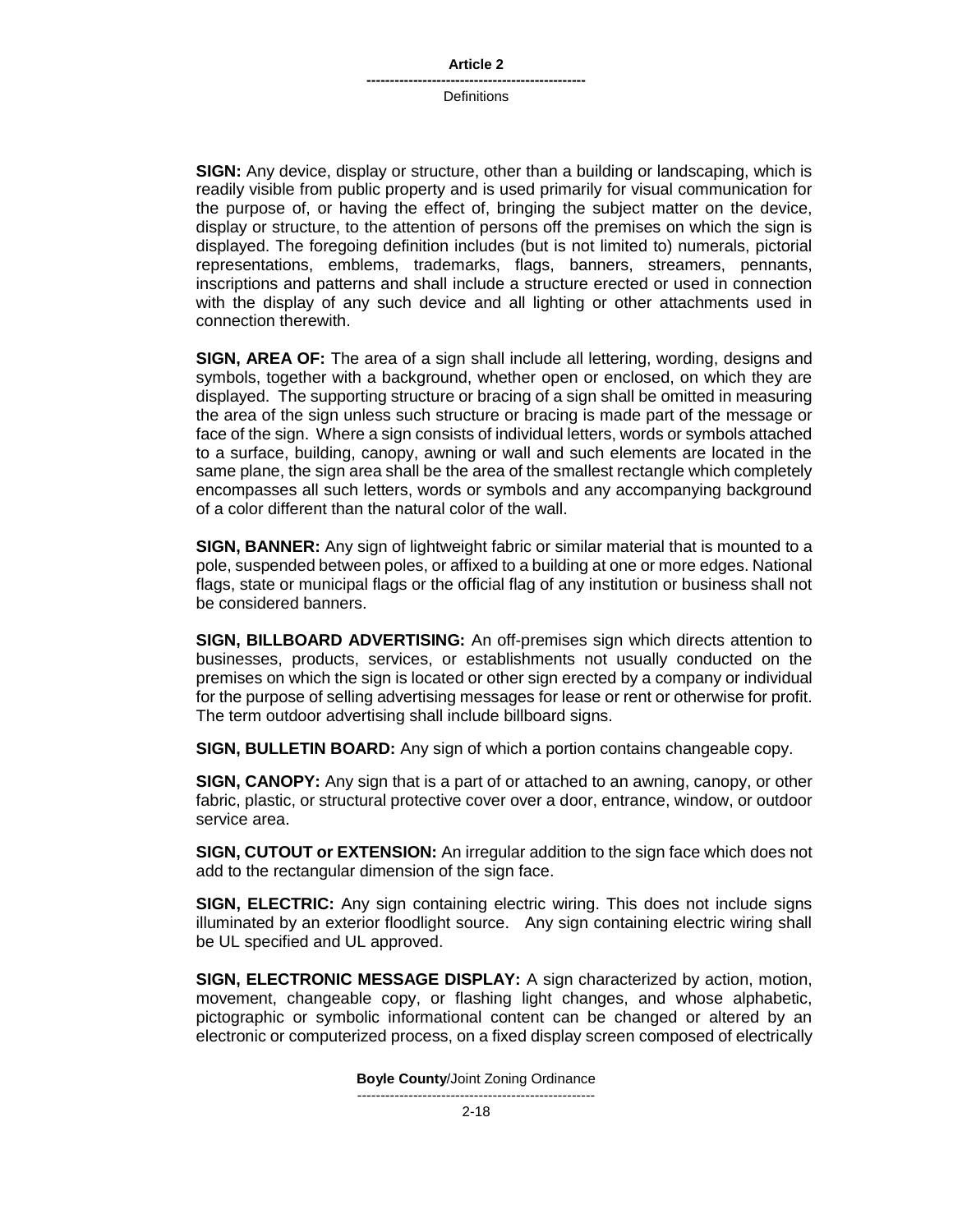illuminated components that are activated by electrical energy, electronic energy or other manufactured sources of energy supply.

**SIGN, ENTRANCE:** A permanent on-premise sign identifying a vehicular entrance into a subdivision.

**SIGN, FACE:** The total surface area of a sign facing in one direction and visible from the street such sign is intended to face.

**SIGN, FREESTANDING:** Any on-premise sign supported by structures or supports that are placed on, or anchored in, the ground and that are independent from any building or other structure.

**SIGN, HEIGHT OF:** The height of a sign shall be computed as the distance from the base of the sign at a computed grade to the top of the highest attached component of the sign (including the sign face, sign structure, or any other appurtenance). The computed grade shall be the elevation of the nearest point of the crown of a public street.

**SIGN, IDENTIFICATION:** Any sign which carries only the name of the firm, the major enterprise or the principal product offered for sale on the premises, or a combination of these.

**SIGN, INTEGRAL:** Any sign incorporated into the facade of the building and indicating the name of a building and date of erection, monumental citations, or commemorative tablets.

**SIGN, MONUMENT:** A freestanding sign supported primarily by solid structural features other than support poles.

**SIGN, MOTOR VEHICLE CONTROL:** An on-premise sign which is erected, constructed, and maintained for the purpose of directing traffic in off-street parking areas.

**SIGN, OFF-PREMISE:** Any sign which identifies, advertises, or promotes goods, services, individual and firm products, a person, place, activity, event, idea or facility which is not conducted, sold or offered upon the premises where such sign is located.

**SIGN, ON-PREMISES:** A sign other than a temporary sign, which identifies, advertises, or promotes goods, services, individual and firm products, a person, place, activity, event, idea or facility which is available on the premises where the sign is located.

**SIGN, POLE:** Any sign that is mounted on a freestanding pole or other support so the bottom edge of the sign face is six feet or more above grade.

**SIGN, PORTABLE:** Any sign not permanently attached to the ground or other permanent structure, or a sign designed to be transported.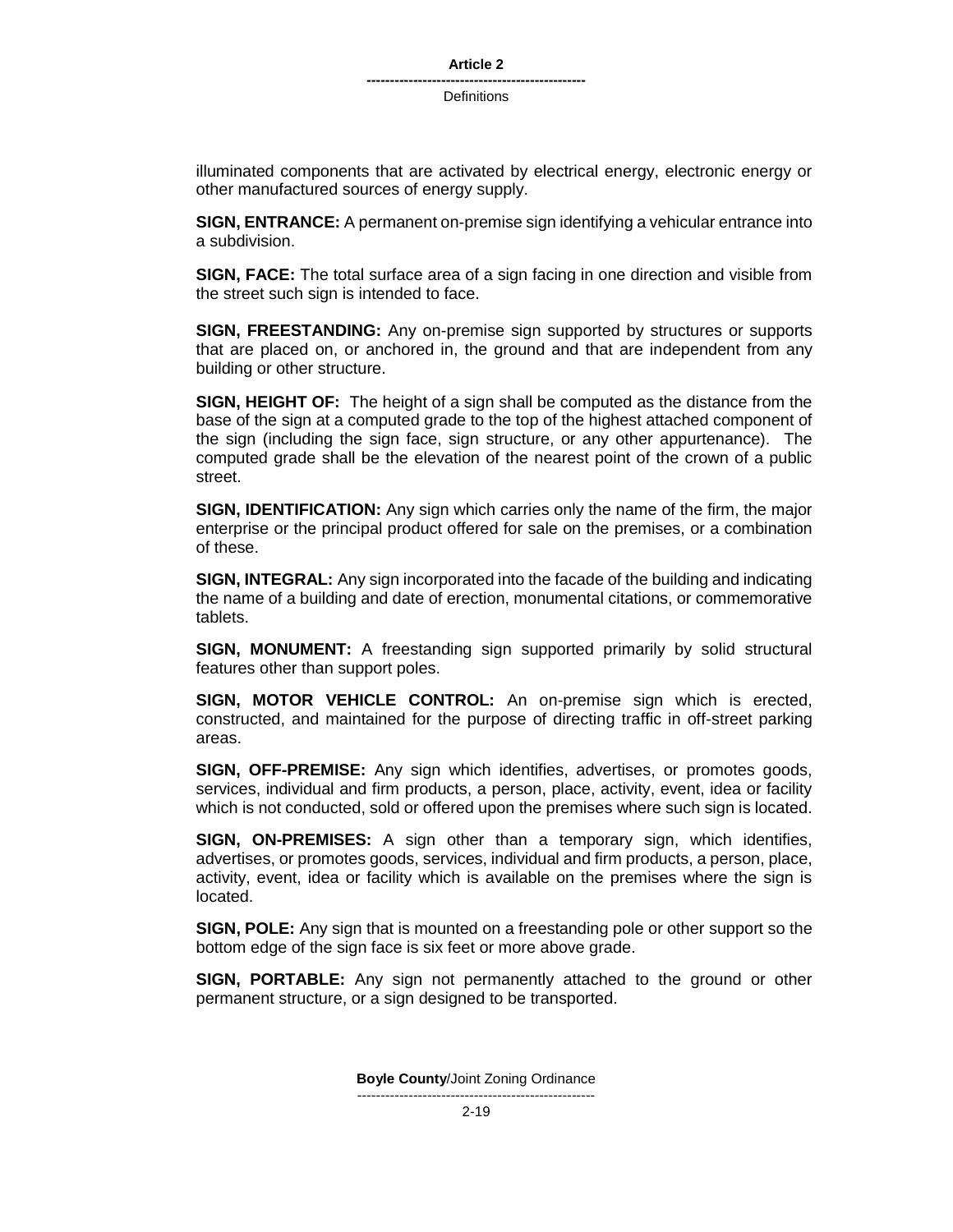**SIGN, PROJECTING:** A sign, other than a flat wall sign, which projects from and is supported by a wall of a building or structure.

**SIGN, PROJECTION:** The distance by which a sign extends over public property or beyond the building line.

**SIGN, ROOF:** Any sign erected and constructed wholly on and over the roof of a building, supported by the roof structure but not extending above the roof line.

**SIGN, TEMPORARY:** Any sign or advertising display other than a permanent sign intended to be displayed for a period of less than 30 days.

**SIGN, WALL OR BUILDING:** A sign which is painted on the exterior wall of a building, or attached to/placed flat against, or no more than 18 inches from, an exterior wall of a building, but not extending above the roof line. Where a sign consists of individual letters, words or symbols attached to a surface, building, canopy, awning or wall and such elements are located in the same plane, the sign area shall be the area of the smallest rectangle which completely encompasses all such letters, words or symbols and any accompanying background of a color different than the natural color of the wall.

**SINKHOLE:** A closed drainage basin in areas of carbonate (limestone or dolomite) rocks. These concave depressions (as defined in 902. K.A.R. 10:2(13)(i) may be bowl, funnel, or cylindrical. Sinkholes are formed from the solution of the underlying carbonate rock and, upon a landscape which does not have stream valleys, they direct surface runoff into cave streams in the underlying carbonate aquifer.

**SINKING STREAM:** A surface stream which flows directly through a hole (sinkhole, pit or cave entrance) into a carbonate aquifer.

**SITE PLAN**: A plan, to scale, showing uses and structures proposed for a parcel of land as required by the regulations involved. Its purpose is to show how the intended use relates to the major landscape features and surrounding area.

**SLUDGE:** Any solid, semi-solid or liquid waste generated or disintegrated from a municipal, commercial or industrial waste water treatment plant, water supply treatment plant or air pollution control facility or any other such waste having similar characteristics and effects. This definition includes the definition of sludge in 42 U.S.C.S. 6903 as amended.

**SOLID WASTE LANDFILL:** A facility which may accept for disposal all nonhazardous solid wastes such as garbage, refuse, rubbish, sludge, ashes, incinerator residue, street refuse, dead animals, demolition wastes, construction wastes, solid commercial and industrial wastes, limited quantities of household hazardous waste, and other waste.

**SPACE, MOBILE OR MANUFACTURED HOME:** That part of a mobile home park which is planned and improved for the placement of the stand, driveway, parking area and related yard intended for the exclusive use of the dwelling occupant.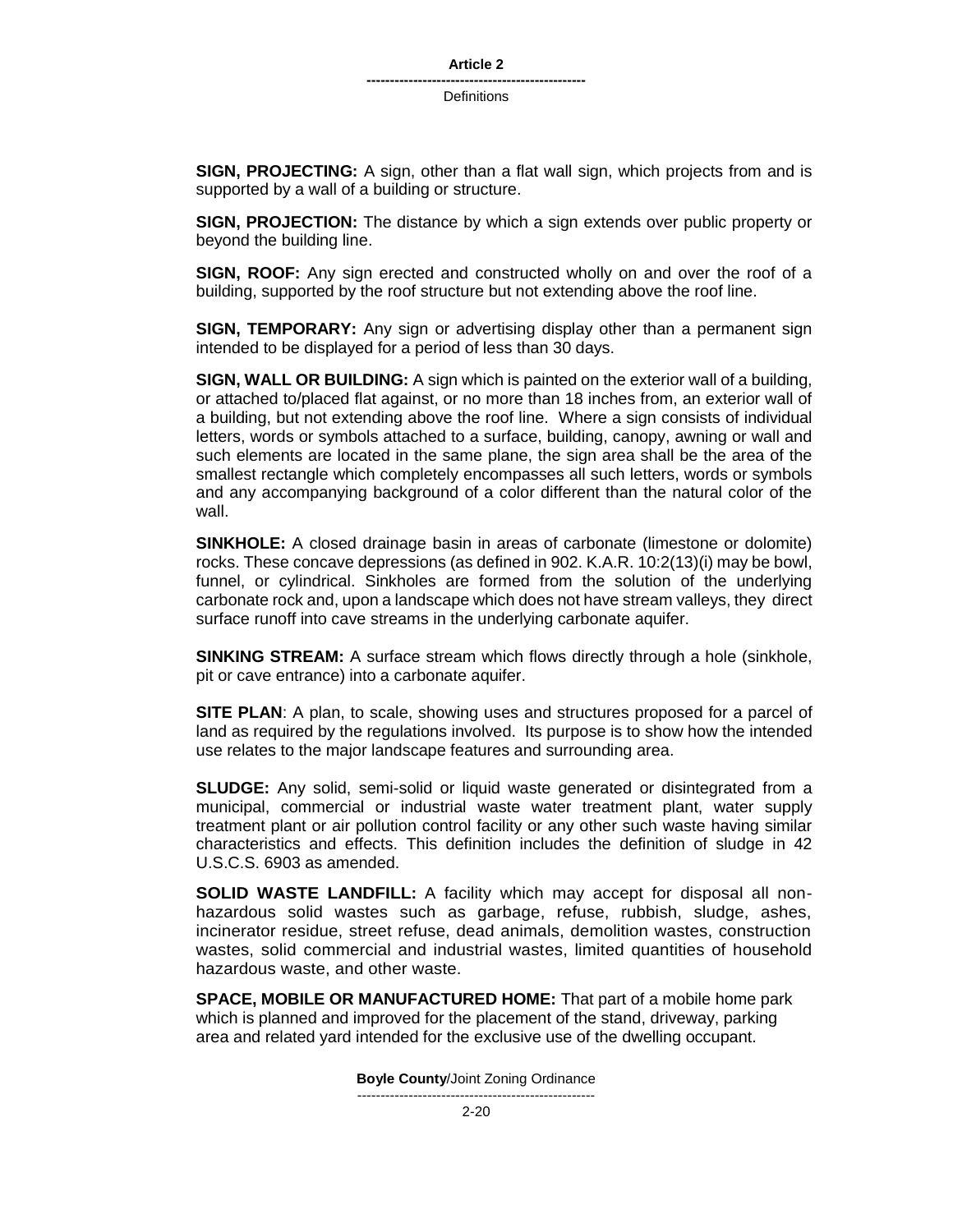**STORAGE BUILDING:** Any building or structure used to provide storage area for a residential, commercial or industrial structure, and which meets the definition of accessory structure.

**STORY:** That part of a building between the surface of one floor and the floor or roof immediately above. For the purpose of measuring maximum building height in stories, a maximum of each 20' of height shall be considered a story.

**STORY ABOVE GRADE:** Any story having its finished floor surface entirely above grade except that a basement shall be considered as a story above grade when the finished surface of the floor above the basement is:

- a. more than 6 feet above grade plane;
- b. more than 6 feet above the finished ground level for more than 50 percent of the total building perimeter; or
- c. more than 12 feet above the finished grade level at any point.

**STREET:** Any vehicular way.

**STREET, ALLEY:** A public or private way permanently reserved as a secondary means of vehicular service access to abutting properties.

**STREET, ARTERIAL**: A street primarily for moving vehicles safely and efficiently, providing direct connection with major state, federal, and interstate Roadways, and providing connection between points of heavy traffic generation and neighborhoods at moderate speeds. Arterial streets contain directional flow separated by mountable, non-mountable, or barrier medians and served by one (1) to three (3) lanes in each direction.

**STREET, CIRCLE**: A Loop street where both ends terminate at the same.

**STREET, COLLECTOR**: A street that functions to conduct traffic between major Arterial streets, minor activity centers, and Local streets and provides access to adjacent property. Collector streets contain a directional flow served by one (1) or two (2) lanes in each direction and may or may not permits on-street parking.

**STREET, COMMERCIAL-INDUSTRIAL**: A Local street with two (2) ends open to vehicular traffic or a Cul-De-Sac which serves to conduct commercial traffic to and from place of business or industrial establishments and constructed to sustain the weight and safety requirements imposed by commercial-oriented traffic.

**STREET, CUL-DE-SAC**: A Local street with only one (1) end open to vehicular traffic and the other end terminated by a permanent vehicular turnaround. The length of a cul-de-sac is measured along the centerline of the street from the centerline intersection of a through street to the center of the cul-de-sac bulb radius.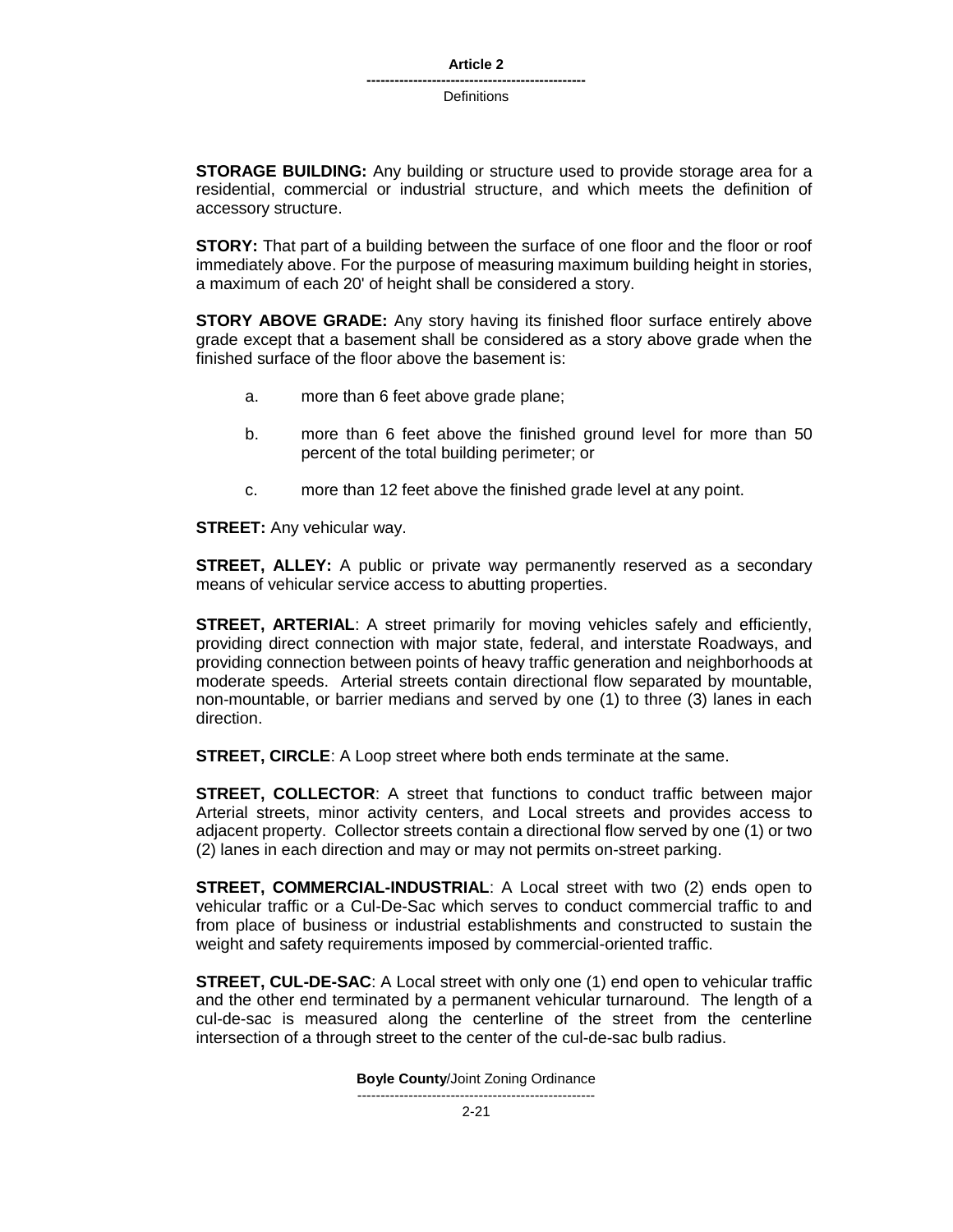**STREET, DEAD-END:** A street similar to a Cul-De-Sac except that it provides no turnaround circle at the closed end. Dead end streets are not allowed in any proposed Subdivision.

**STREET, DEDICATED:** A street designated by plat or written deed to be used for public purposes.

**STREET, EXPRESSWAY**: A highway for through traffic, with full control of access and Grade separations at intersections. Arterials are the only class of street that generally should be connected with expressways at interchange points.

**STREET, FRONTAGE ROAD:** A street used for the exclusive purpose of providing access to properties adjacent to Arterial streets, limited access highways, or railroad rights-of-way. Frontage Road may include the terms Backage Road, Rear Frontage Road or Reverse Frontage Road. Frontage Roads provide for two (2) way traffic at a slow rate of speed and parallel to the Arterial street, limited access highway, or railroad right-of-way.

**STREET GEOMETRICS:** All dimensions describing the physical requirements or characteristics of a Roadway.

**STREET, HALF:** A partial street constructed on the boundary of a property typically only on one side of a centerline.

**STREET, LOCAL**: Streets providing vehicular access and services to abutting property. A local street has a directional flow served by one (1) lane in each direction and allows on-street parking. The layout of a local street should discourage through traffic.

**STREET, LOOP**: A Local street where both ends terminate at an intersection with the same street.

**STREET, PRIVATE**: A means of access within a planned developed project that gives access to a public street and is owned and maintained by the property owners.

**STREET, PUBLIC:** A publicly maintained roadway, constructed within the boundaries of an officially deeded and accepted public right-of-way, which affords a primary means of access to abutting property. The word "public street" may include the words road, highway, Thoroughfare, avenue, drive, circle, parkway, place, court, way or similar term.

**STREET, RESIDENTIAL**: A Local street with two (2) ends open to vehicular traffic and serving to conduct traffic to and from dwelling units to other streets within the street system.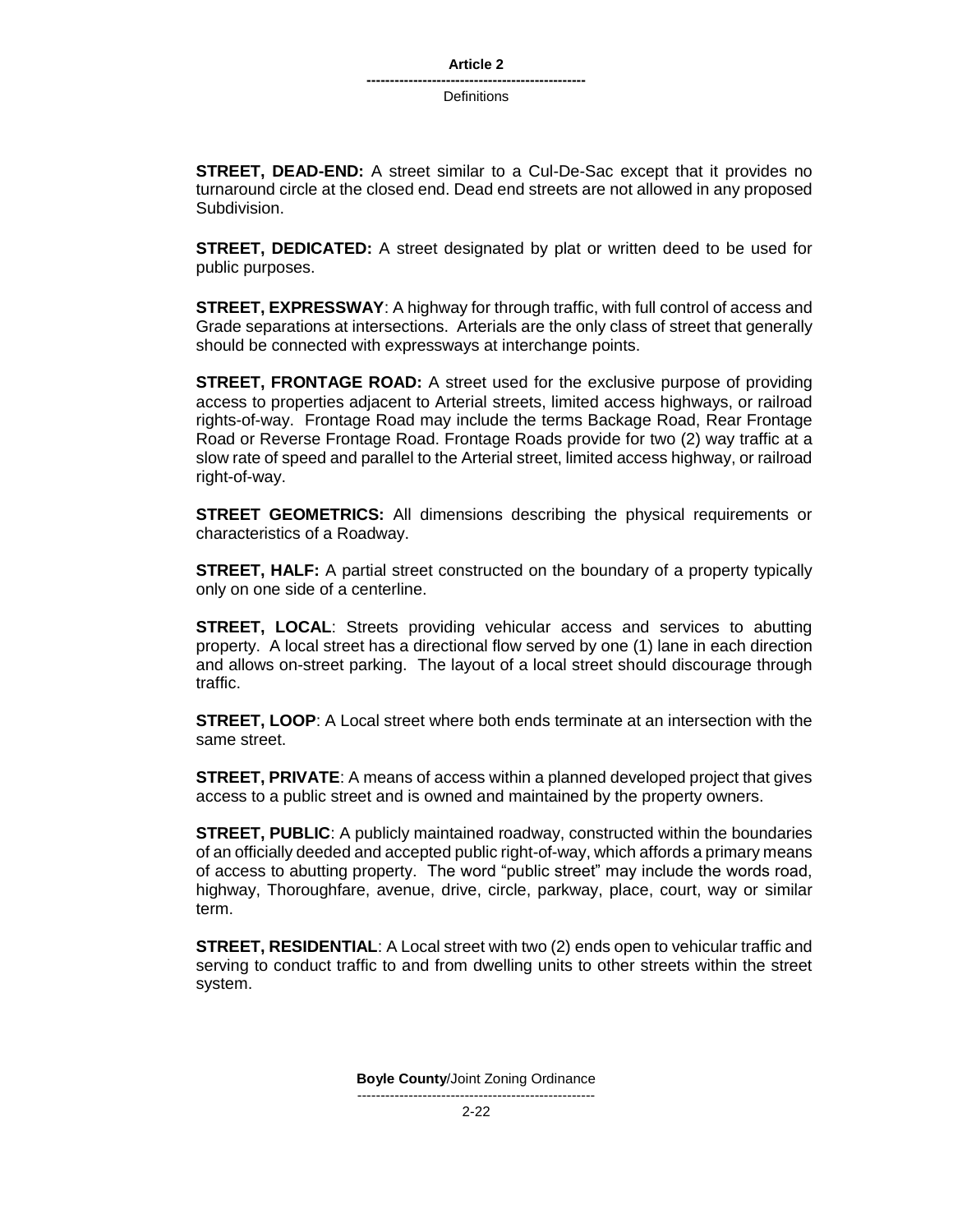#### **Article 2**

**----------------------------------------------- Definitions** 

**STREET, STUB**: A Local street used only as a temporary turnaround and constructed as part of a continuing street plan. If the Stub street is more than one lot in length, then a turnaround must be installed.

**STREET, THOROUGHFARE:** A street that serves to move traffic through an area or neighborhood.

**STREET, THROUGH:** A local street where both ends terminate at intersections with another street(s).

**STRUCTURE:** Anything constructed, erected, or attached, the use of which requires location on the ground or in the ground as may be required for the purposes of carrying out this Ordinance. The term shall not include poles and appurtenances thereto used for the provision of public utilities. Structure includes any building or accessory building, mobile homes, signs, towers, billboards, porches, decks, swimming or other recreation or commercial pools, and retaining walls, gas or liquid storage tank, fences and other man-made facilities or infrastructures.

**SUBDIVISION**: Any land, vacant or improved, which is divided or proposed to be divided into two (2) or more Lots, parcels, sites, units, plots, condominiums, tracts, or interests for the purpose of offer, sale, lease, or development whether immediate or future, either on the installment plan or upon any and all other plans, terms, and conditions. Subdivision includes the division or development of residentially and nonresidentially zoned land, whether by deed, metes and bounds description, devise, intestacy, lease, map, plat, or other recorded instrument. Subdivision includes resubdivision and condominium creation or conversion.

**SURVEYOR**: A person licensed as a Land Surveyor by the Kentucky State Board of Registration for Professional Engineers and Land Surveyors.

**SWALLET:** The point at which a surface stream sinks into a hole.

**TEMPORARY CONSTRUCTION UNIT:** Any transportable facility built on its own chassis used for offices or storage and which is located on a construction site. No temporary construction unit shall be used for sleeping or residential purposes in whole or in part.

**TOPOGRAPHIC SURVEY:** A representation of the surface features of a piece of property that includes the elevation contours and location of natural and constructed facilities, including storm drainage. At a minimum, a USGS 7.5 minute series topographic quadrangle map, with the site located, is acceptable.

**TOWNHOME:** An attached or semi-detached single-family dwelling with one or two side walls party to the adjacent dwelling. A townhouse building includes at least three and no more than eight dwelling units, may be one or more stories and may include a basement.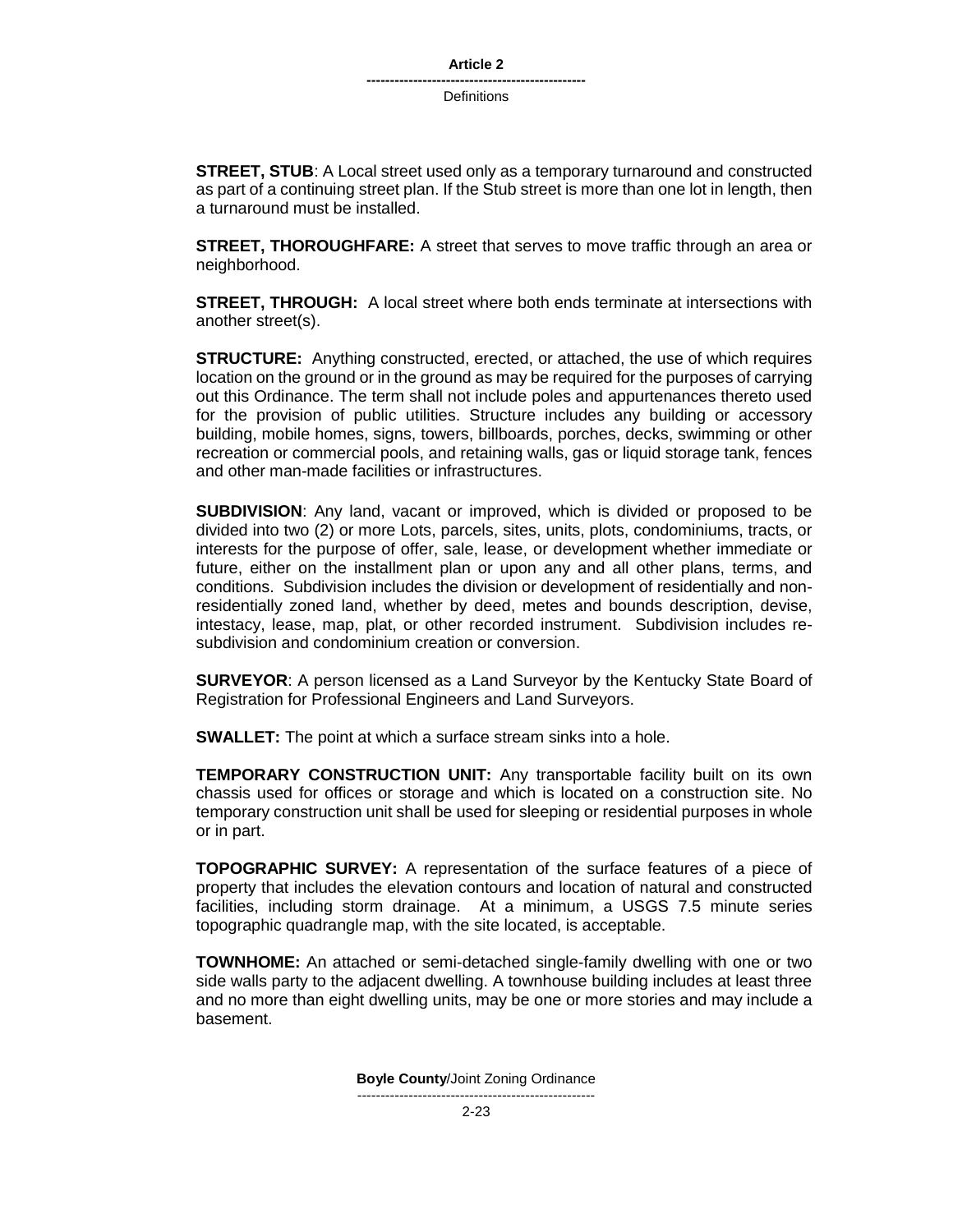**TRAFFIC IMPACT STUDY:** The collection, processing and report of data showing current and future conditions of vehicular movement.

**TRANSMISSION TOWER:** A structure principally intended for the location of wireless transmission and/or receiving antennas. For the purposes of this definition some towers may act as a receiving or transmitting antenna.

**TRANSMISSION TOWER ACCESSORY FACILITIES:** A detached subordinate structure or building which is incidental and related to the transmission tower function, but not including broadcast studios or offices.

**TRAVELWAY:** That portion of a street or parking lot intended for vehicle movement.

**TRIPLEX:** A building containing three individual dwelling units.

**TWINHOME:** A single-family dwelling unit attached to another single-family dwelling unit at a lot line.

**UNIFORM APPLICATION:** An application for a certificate of convenience and necessity issued under KRS 278.020 to construct an antenna tower for cellular telecommunications services or personal communications service.

**USE:** The purpose or activity for which a land or building or structure or combination thereof is designed, arranged, or intended, or for which it is occupied or maintained.

**USE, PERMITTED:** Any use allowed in a zoning district and subject to the restrictions applicable to the zoning district.

**USE, TEMPORARY:** A use of land that is designed, operated and occupies a site for a specified period of time, with the intent to discontinue such use upon the expiration of such time and does not involve the construction or alteration of any permanent structure.

**VARIANCE:** A departure from dimensional terms of the zoning regulation pertaining to the height, width, or location of structures, and the size of yards and open spaces where such departure meets the requirements of KRS 100.241 to 100.247.

**VEHICLE USE AREA:** Any area occupied in whole or in part by motorized vehicles, including, but not limited to, parking lots, parking stalls, driveways, service areas, and roadways.

**WASTE DISPOSAL FACILITY:** Any place where solid waste is managed, processed, or disposed of by incineration, landfilling, or any other method. A waste disposal facility does not include a container located on property where solid waste is generated and which is used solely for the purpose of collection and temporary storage of that solid waste prior to off-site disposal, an area storing tree debris, recycling centers or mulch/ wood operations.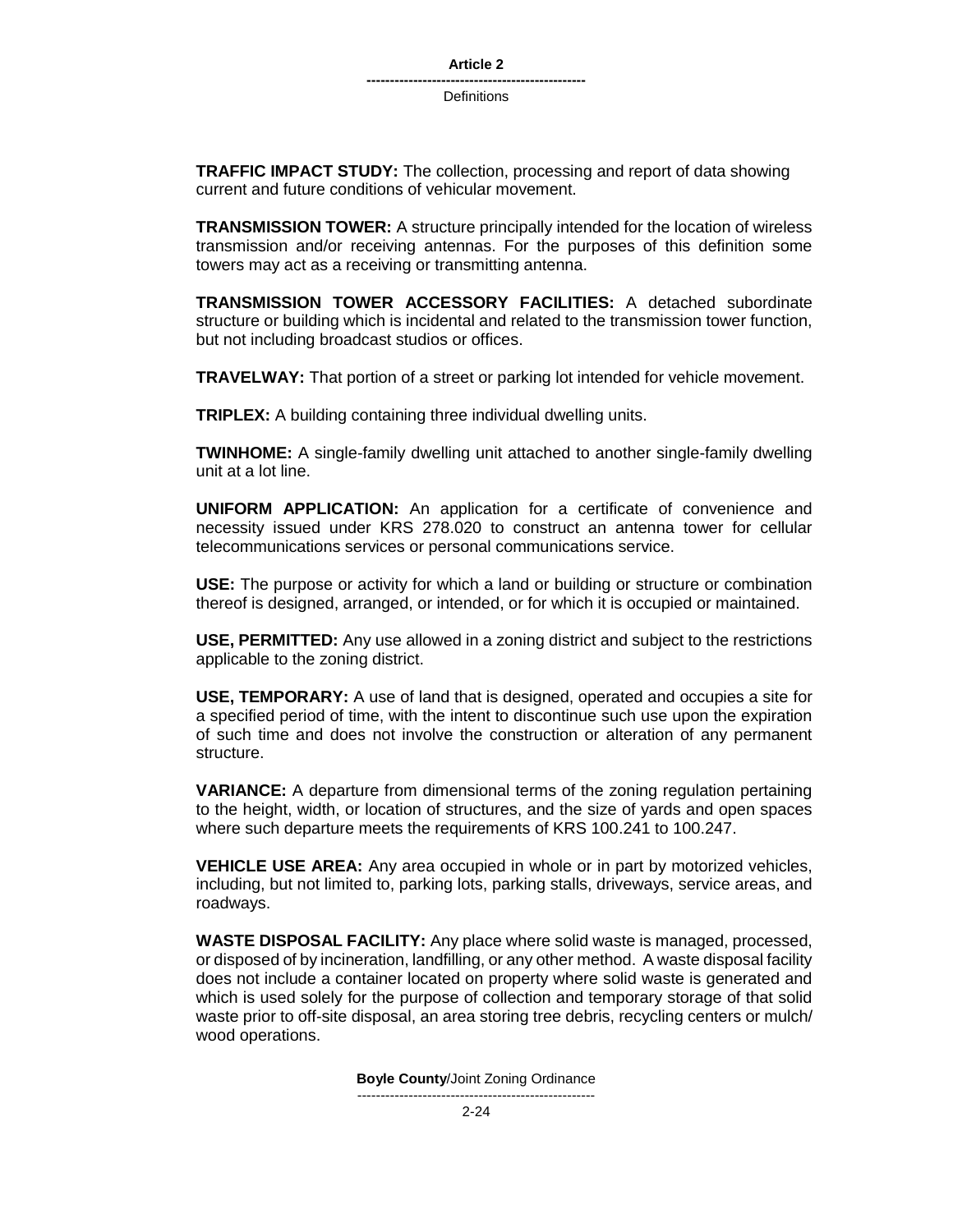**WASTE, SOLID:** Any garbage, refuse, sludge, or other discarded material, including solid, liquid, semi-solid, or contained gaseous material resulting from industrial, commercial, residential, agricultural operations, or community uses. Solid Waste does not include tree debris, material collected at recycling centers or mulch/ wood processing materials.

**WASTES, SPECIAL:** Wastes of high volume and low hazard which include but are not limited to mining wastes, utility wastes (fly ash, bottom ash, scrubber sludge), sludge from water treatment facilities and waste water treatment facilities, cement kiln dust, gas and oil drillings, mud and oil production brines. This definition includes the definition of special wastes in KRS 224.868 as amended.

**WASTE TRANSFER STATION:** Any facility including loading docks, parking areas, and other similar areas, where shipments of solid waste are held, sorted, or transferred during the normal course of transportation. A transfer station waste disposal facility does not include temporary storage of that solid waste prior to off-site disposal, an area storing tree debris, recycling centers or mulch/ wood operations.

**YARD:** That portion of a lot that is unobstructed by buildings or structures, from the ground to the sky.

**YARD, FRONT:** A space extending the full width of the lot between any building and the front lot and measured perpendicular to the building at the closest point to the front lot line. In case of corner or through lots, front yards shall be provided on all frontages.

**YARD, REAR:** A space extending across the full width of the lot between the principal building and the rear lot line and measured perpendicular to the building to the closest point of the rear lot line.

**YARD, SIDE:** A yard extending along the side lot line from the front yard to the rear yard and lying between the side lot line and the nearest portion of the principal building. In the case of through lots, side yards shall extend from the rear lot lines to the front lot line.

**ZERO LOT LINE:** The location of a building on a lot in such a manner that one of the building's sides rest directly on a property line.

**ZONING DISTRICT:** A classification of areas or parcels of land to which specific land use regulations apply.

**ZONING ORDINANCE:** The Zoning Ordinance of Boyle County and the cities of Danville, Junction City and Perryville.

**ZONING PERMIT:** A permit issued by the Planning Commission allowing a proprietor or his agent to construct or alter a building, to construct outbuildings or accessory structures, or engage in similar activity which would alter the character of the lot in question.